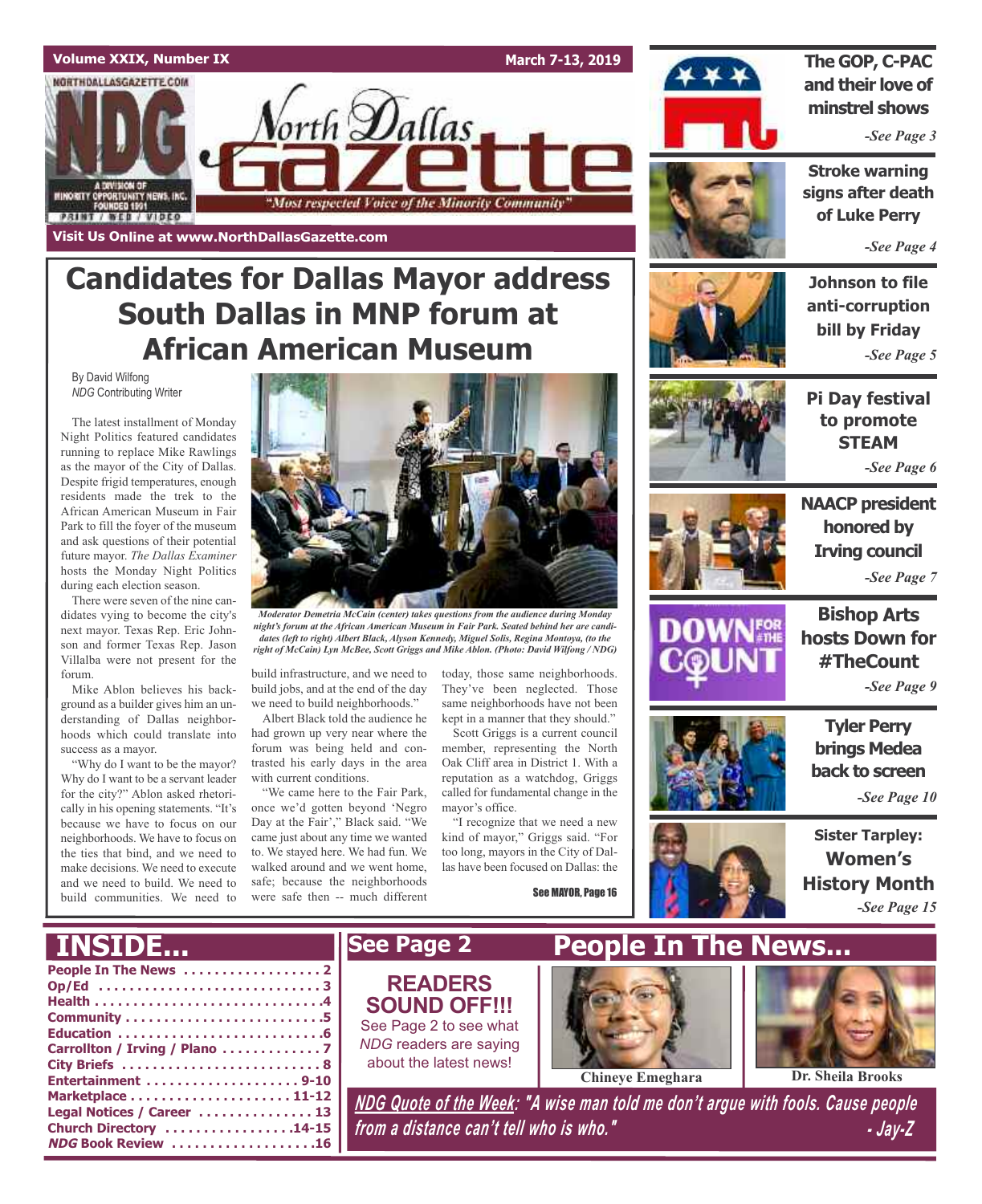## **Chineye Emeghara**

(UT-Austin) Before she was winning awards at The University of Texas at Austin, computer science sophomore Chineye Emeghara was teaching herself to code in high school with resources she discovered online. Later, on a trip to Nigeria, where her mother lived before immigrating to the U.S., she realized that she could apply her interest in technology to improve the lives of others.

"Nigeria is a great place and I love it, but in parts of the country, there is a lack of accessto certain technologies that can be really helpful," Emeghara said. "Even something simple to heat water



can change lives. I realized that I want to make a change there."

She decided to apply to UT Austin, knowing it had a top computer science program.

"Ideally, I would like to have a foundation or a company that creates technology

### **Dr. Sheila Brooks**

By Stacy M. Brown NNPA Correspondent

It isn't an ordinary day when someone gets nominated for an NAACP Image Award.

And, it certainly isn't an ordinary day when renowned journalist Roland Martin is the one texting the nominee and alerting them of the honor.

That's why Tuesday, Feb. 19, wasn't an ordinary day – at least not for Dr. Sheila Brooks, the Emmy Awardwinning journalist and entrepreneur who has dedicated a large part of her professional



life to advocating for minorities, women, diversity issues and small businesses.

Dr. Brooks, the founder, president and CEO of SRB Communications, a full service Washington, D.C.-based

> **tenants law provides new protections**

Does anyone know what I can do to fight illegal eviction procedures, specifically, removal of my property from the moving truck I had hired, including all exempt property. They then allowed residents to help themselves to anything they wanted and I was ordered off the property and

No

advertising and marketing agency, has earned an Image Award nomination in Outstanding Literary Work as one of the authors (along with Clint C. Wilson) of the new book, "Lucile H. Bluford and the Kansas City Call:Activist Voice for Social Justice."

to increase the quality of life for people in developing countries and to narrow that socioeconomic and technological gap," Emeghara said. "That's my end goal."

Emeghara was one of ten women selected in 2018 for the inaugural Windows Insider Women in Computing Award. As part of the award, Microsoft sponsored awardees' attendance at the Grace Hopper Celebration of Women in Computing, the world's largest gathering of women technologists. And the community of ten women has stayed in touch. They have a weeklong trip to Microsoft headquarters scheduled for the summer, where many of them, including

Dr. Brooks will walk the Red Carpet on Saturday, March 30, in Los Angeles where she'll find out if her nomination turns into a win at the 50th NAACP Image Awards.

"I've known [Martin] since he was 19 and he texted me and said, 'Congratulations on your NAACPImage Award nomination,' and I just

Emeghara, will also be interning. It has already been very rewarding, but Emeghara al-

most didn't apply. "In the description it said they only chose ten people," Emeghara said. "So I thought, 'Why would I even try for that?' But the day before it was due, I figured the worst thing that could happen was that I didn't get it."

She didn't expect anything to come of her application, so she was surprised when she found herself added to a Microsoft Women in Computing group chat.

"I opened it and I waslike, 'Why am I added to this group chat? It doesn't make any sense,'" Emeghara said.

screamed," Dr. Brooks recalled.

Still stunned, she texted Martin back and he replied by sending her "the whole nomination and the book cover that's been announced."

"I said, 'I guess I'm going to Los Angeles and walk the red carpet," Dr. Brooks said.

Her new book discusses the life and pioneering work of Lucile H. Bluford, an activist, editor and publisher of the Kansas City Call during the civil rights and women's rights movements.

"It traces the beginnings of her activism as a young reporter seeking admission to the graduate program in jour-

"So, I checked my email. And then I started sobbing. It was shock, excitement, disbelief. I was just overall really grateful."

In just the year and a half that she's been at UT Austin, Emeghara has already participated in a Google CodeU fellowship, a Chevron internship and hackathons including HackMIT. In the Association of Black Computer Scientists, she serves as the Outreach Officer, working to inform local middle and high school students about opportunities in tech. And she's a part of the Digital Arts and Media Bridging Disciplines Program and in the Texas Interdisciplinary Plan, as a TIP Scholar.

nalism at the University of Missouri in Columbia, and it details how that battle became the catalyst for her seven-decade career as a champion of racial and gender equality," Dr. Brooks

Buford had already enjoyed a successful career at The Call and historians said she didn't need further training. However, she saw an opportunity to challenge segregation in public universities. Though the University of Missouri's journalism program accepted Miss Bluford based on mailed transcripts, when she showed up to enroll officials saw she was black and denied her entrance.

said.

"UT lets me do not just CS [computer science] but also to explore a more creative side," Emeghara said. "College is difficult for anyone, I think, regardless of major. But the professors here have been incredible. My CS professors are some of my favorite people."

Her "number one inspiration," though, is her mom.

"She's always been such a hard worker." Emeghara said. "She came here for us to live our best lives. To go get an education, go have our best jobs, do whatever we want. So I think getting the Microsoft award, the aspect I'm most proud of was hearing from my mom how happy she was."

"She fought the case and it went to the state Supreme Court 11 times and she finally won, but she never did attend the school because it closed, and 50 years later she received an honorary degree," Dr. Brooks said.

The story has added significance for Dr. Brooks because she grew up in Kansas City.

"The Kansas City Call is the weekly black newspaper in my hometown and I used to play in front of the building," Dr. Brooks said. "I was very familiar with [Bluford] but not as familiar until I took a deep dive into research,"

#### See BROOKS, Page 15

## **NDG Readers Sound Off...**

**The American public had an opportunity to hear Michael Cohen's public testimony before Congress today. Do you believe him?**

#### Do you?

*-- Talley Williams* via Facebook

I think he only confirmed what we already knew. To not believe what we have seen and heard during this entire "residency" is to be in utter and complete denial of the truth.

*-- Tracee Bond* via Facebook told not to return. That's it in a nutshell and I lost

*-- Kyle Morton* via Facebook **Updated Texas** everything I owned. I know what they did was illegal and immoral but I don't know where to go to get help. And I really need it.

#### **The history behind the Irving red doors**

*-- Donna O'Reilly*

Central fire station was an active station way past 1956 . I worked there 1967 til ?

*-- Kenneth Heine*

*(Editor's Note: Thank you Kenneth, not able to confirm when the fire department moved out, but you are correct it looks like it was City Hall until*

*1956.)*

The South Irving Task Force is actively working to see the preservation and utilization of this historical location. Loren Byers ( not "Warren") is a member of the Task Force. There are also several Council members interested in our efforts and in the suggestion by the Association President. We invite the public to support us and this effort.

*-- Sharon Barbosa-Crain*

**To share your opinion visit NorthDallasGazette.com**



*2 | March 7-13, 2019 | North Dallas Gazette*

*For the 411 in the community, go to www.northdallasgazette.com*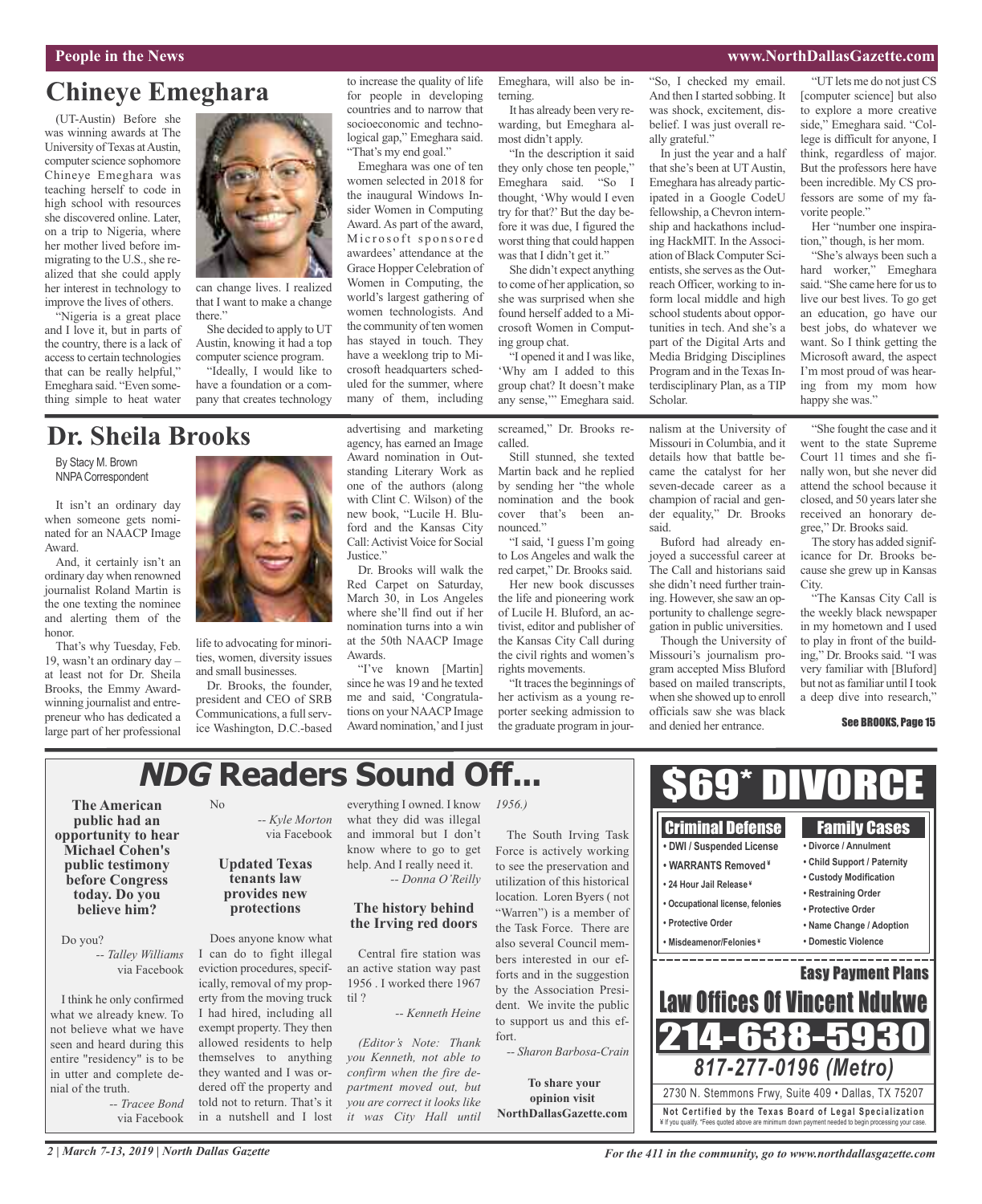#### **www.NorthDallasGazette.com Op-Ed**



*"Do what you say you are going to do ... when you say you are going to do it."*

### **Publisher's Office:**

publisher@northdallasgazette.com

**Sales Department:** marketing@northdallasgazette.com 972-509-9049

#### **Editorial Department:** editor@northdallasgazette.com

#### **Online:**

www.NorthDallasGazette.com www.twitter.com/NDGEditor www.facebook.com/NorthDallasGazette www.pinterest.com/NDallasGazette www.instagram.com/NorthDallasGazette

### STAFF

**Religious/ Marketing Editor** *Shirley Demus Tarpley ("Sister Tarpley") NDG* **Senior Columnist** *Ed Gray* **Columnist** *A.D. Jenkins* **Contributing Writers** *Tiffany Gilbert Jackie Hardy Rachel Hawkins Angela Loston Jacquinette Murphy Dwain Price Terri Schlichenmeyer Nicole Scott David Wilfong*

**Chairman Emeritus** *Jim Bochum 1933 – 2009*

**Published By** *Minority Opportunity News, Inc.*

> **Editor** *Ruth Ferguson*

**Web Master** *Todd Jones*

**Community Marketing** *Nadina Davis*

**Account Executive** *LaRoyce Jones*

> **Production** *David Wilfong*





*Gazette is a wholly owned subsidairy of Minority Opportunity News, Inc.*

**The Republican Party and C-PAC's continued infatuation with minstrel shows**

By Raynard Jackson

Having just concluded the nation's month-long celebration of Black History Month, the Republican Party and the conservative movement had one of the most disastrous months in my lifetime.

I have warned anyone who will listen that race will be the most dominant issue as we head into the 2020 election cycle; and the party and conservatives are totally ill-prepared and incapable of dealing with this issue of race.

The Republican Party and the conservative movement have done NOTHING, let me repeat NOTHING to show that they are serious about engaging the Black community in any meaningful way.

They continue to promote and showcase minstrel shows like Diamond & Silk; and the Black community's version of Rep. Alexandria Ocasio-Cortez, Candace Owens.

Political sycophants like Lynn Patton "willingly" allow themselves to be used as props and pawns all in the name of getting a condescending pat on the head by their overseers. Congressman Mark Meadows was

By Congresswoman Eddie Bernice Johnson

President Trump's recent meeting with North Korean President Kim Jong-un in Vietnam failed to produce an agreement leading to the abandonment of North Korea's nuclear programs. There was no joint agreement and no final news conference with the two leaders exchanging smiles and pleasantries.

And while the president did not manage to achieve what he had expected he did manage to give the North Korean leader a pass by saying that he believed Kim Jong-un when the Korean leader said that he was not aware of the treatment that a young American college student, Otto Warmbier, received in a North Korean prison which doctors say ul-

WRONG for the stunt he used with Patton. Let me repeat HE WAS DEAD WRONG!

I know Meadows and he is a very decent guy and I know first hand that he wants to see more Blacks involved with our party, but again, what he did was wrong and stupid; not racist!

The blame is to be placed on Patton. She should have had the "integrity" to tell Meadows that she would not allow him to use her as a prop; but instead would be willing to submit for the record her account of her personal relationship with the Trump family.

Memo to Black Republicans: STOP trying to explain Patton's situation away. She was willingly used as a prop! End of sentence. Lynn, you are NOT a martyr, you simply got used. Admit it and move own.

In order to have credibility within the Black community, you must call out foolishness when it happens and stop trying to explain it away by giving cover to those who offend us. There is no explaining away what Meadows did nor what Patton did!

So, last week the RNC had

who could not believe what they were hearing were the student's parents, Cindy and Fred Warmbier, who were guests at the president's first State of the Union Address during which he described President Kim as a brutal leader whose nation should not be in possession of nuclear weapons. The Warmbiers received a standing ovation when their presence

was announced.

ment.

In a stark rebuke of the president, the Warmbiers said that they were disappointed when they heard Trump's recent remark." President Kim and his evil regime are responsible for the death of our son, Otto," they said in a written state-

Democrats and Republi-

its perverted knock-off of my Trailblazer and, as is par for the course, they turned it into another minstrel show.

The venue was at a nightclub. Yep, you heard me right, a nightclub. They took what was supposed to be a very solemn event that was supposed to recognize Black Republicans that met three criteria:

Made significant contributions to America, the Black community, and the Republican Party. Their honorees were jokes and in no way met the criteria for the award.

Not only was it at a nightclub, the owner is a Black liberal who contributes thousands of dollars to the Democrat Party.

Kamilah Prince, the Black Republican staffer who oversaw the event, should be immediately fired for sheer incompetence. And if her incompetence wasn't enough, they hired a white band to provide the entertainment. I am not kidding; a WHITE band for a Black history event!!!!

Can you imagine Soul

Train having a country music artist on it program or the Grand Ole Opry having gangsta rapper Ice T per-

form?

Only a Black Republican would do something this stupid!

Iremind you thatC-PACis the same conservative group that spewed the most racist attack on former RNC chairman, Michael Steel, last year. Steel was the first and only Black to lead our party.

C-PAC even had some noname Black, Maj Toure, who said he was both using the conservative movement and being used by it. "If you can't be used, you're useless."

Former British Prime Minister, Winston Churchill, once told me, "To every man there comes a time in hislife when he is figuratively tapped on the shoulder and offered the chance to do a great and might work; unique to him and fitted to his talents; what a tragedy if that moment finds him unprepared or unqualified for the moment that could be his finest hour."

In my hypothetical court question above, the Republican Party and the conservative movement has been found unprepared and unqualified for the moment that could be its finest hour when it comes to the Black community.

timately led to his death. The president's comment was shocking! Among those

**Failing an American Family**

cans alike have joined the Warmbiers in placing the responsibility for their son's death on the shoulders of President Kim and his autocratic regime. "Americans know the cruelty that was placed on Otto Warmbier by the North Korean regime," said former Trump administration ambassador to the United Nations, Nikki Haley.

United States Senator Sherrod Brown, a Democrat from Ohio, where Otto Warmbier lived, said that President Trump was sending the wrong message to dictators and despots around the world. "North Korea murdered Otto Warmbier and the President of the United States has a responsibility to make sure they face the consequences. Anything short of that is unacceptable," he said.

The president's comment regarding Kim's knowledge about the death of the young American is strikingly similar to those he made when asked about the death of an American journalist, Jamal Khashoggi, who CIA officials concluded was killed by agents of the government of Saudi Arabia in Turkey , acting on orders from Saudi government officials.

The president said that he believed senior Saudi government officials when they said that they did not have any knowledge of the killing. The responses from President Kim and from Saudi government officials were found unacceptable by people who believe in democracy and government accountability. Certainly, the president of the United States should agree!

For the 411 in the community, go to www.northdallasgazette.com March 7-13, 2019 | North Dallas Gazette | 3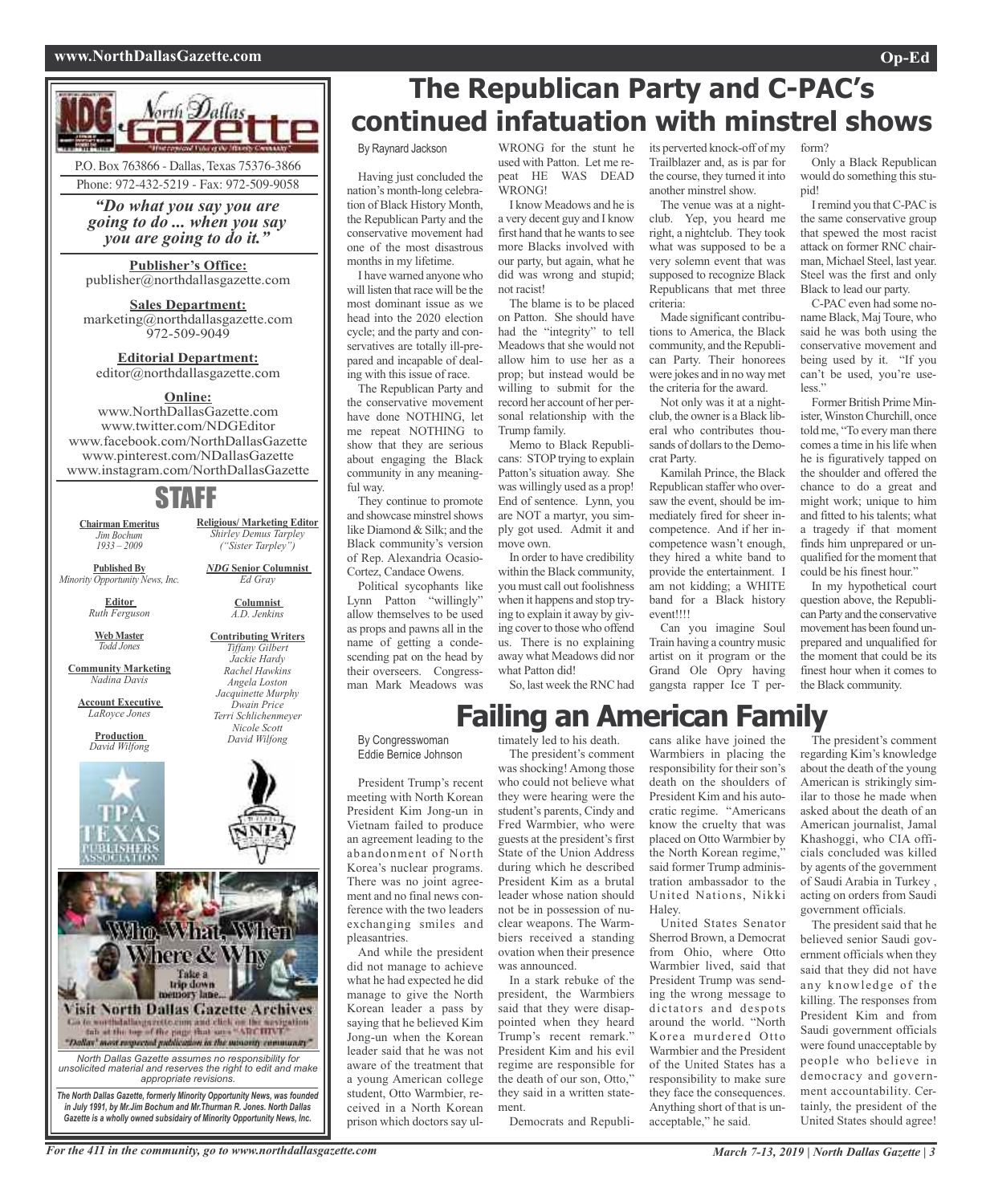## **Following death of Luke Perry, ASA reiterates stroke warning signs**

The American Heart Association and its division, the American Stroke Association, joined the chorus of organizations and individuals sending heartfelt condolences to the family, friends and fans of actor Luke Perry. Media reports indicate that Perry, age 52, died Monday following what has been described as a "massive stroke" on Thursday.

A stroke can happen to anyone at any age, however,



*Gage Skidmore / Wik mi edia*

the risk does go up with age.

"Athough stroke often af-

fects older individuals, it is not only a disease of the elderly. Luke Perry's tragic  $\frac{d}{dx}$  death highlights the fact that stroke can affect middle aged and young adults, even children. In fact, there is evg idence that stroke rates among young people are in- $\frac{1}{\infty}$  creasing in the United States and this requires additional research," said Mitchell S.V. Elkind M.D., M.S., chair of the American Stroke Association Advi-

sory Committee and a professor of Neurology and Epidemiology at Columbia University and attending neurologist at Columbia University Medical Center of the NewYork-Presbyterian Hospital. "While we don't know the cause of Perry's stroke, it's important for people to know the risk factors for stroke."

Those include smoking, high blood pressure, diabetes, high cholesterol, obesity and other cardiovascular diseases such as atrial fibrillation, or AFib (a heart rhythm disorder) and family history.

Stroke is the No. 2 cause of death worldwide and a leading cause of disability. Many people may not know that often strokes are treatable. The faster you are treated, the more likely you are to recover.

Stroke can be caused either by a clot obstructing

the flow of blood to the brain (called an ischemic stroke) or by a blood vessel rupturing and preventing blood flow to the brain (called a hemorrhagic stroke). Treatment options depend on the type of stroke. It has not been reported what type of stroke Perry experienced.

To learn more about lowering your risk for stroke, visit www.strokeassociation.org.

# **Savor the flavor during National Nutrition Month**

March symbolizes a time for growth and fresh beginnings through the start of springtime. This season of renewal is complimentary as March also marks National Nutrition Month. Created as an annual campaign by the Academy of Nutrition and Dietetics, National Nutrition Month draws awareness to the importance of developing healthy habits. This includes maintaining a nutritious diet in addition to participating in regular physical activity. The ultimate goal of the movement is to create a world where all are informed of the plentiful benefits of leading a nutritious and balanced lifestyle.

One of the key components of National Nutrition Month is to empower people to make informed decisions when it comes to food. This pertains not only to nutritional value but also to being mindful of portion sizes and reducing food waste. Eating a variety of foods from each food group is imperative to maintaining a well-balanced diet as it can help reduce the risk of heart disease, stroke,

and high blood pressure among other serious conditions. Not only does consciously incorporating varied food groups promote health, it also helps prevent the inevitable boredom that can come from eating the same dishes.

Another element of National Nutrition Month is promoting the reduction of food waste. The Food and Agriculture Organization of the United Nations estimated that roughly one third of food produced in the world is wasted each year.

Sticking to a grocery list and avoiding impulse purchases can help reduce the amount of food that goes unused and is tossed out. Additionally, researching proper food storage practices can extend the lifetime of fruits and vegetables which often ripen and rot prematurely due to improper storage. Finally, maintaining a clutterfree fridge is a great way to reduce food spoilage. Not only can you clearly see what needs to be used, but a clean fridge also prevents accidental repeat-purchases and lends to eating a varied diet.

While it may take time to incorporate these habits into a busy schedule, there are other ways to take part in National Nutrition Month. Consider hosting a "healthy potluck" or recipe contest among friends or coworkers. Encourage the group to bring their favorite nutritious dish to spark conversation around meal ideas and preparation tips. Other ways to observe National Nutrition Month include hosting a workplace "lunch and learn" that promotes healthy eating or organizing a group fitness session at your local exercise studio or gym. However you choose to participate, let the month of March serve as a reminder of the importance that nutrition plays in our daily lives!

*Dr. Sarah E. Laibstain is a general family medicine practitioner at Family Medicine Associates of Texas in Carrollton. She thoroughly enjoys improving the health and lives of individuals ranging from young children to adulthood.*

## **Vision screeners detect eye problems with a click of a button**

In the United States, the most common disabling childhood conditions are vision disorders, according to the Centers for Disease Control (CDC). Although early detection increases the likelihood of effective treatment, the CDC also estimates that less than 15 percent of all preschool children receive an eye exam and less than 22 percent of preschool children receive some type of vision screening. During March, Parkland Health & Hospital System providers observe Save Your Vision Month and encourage parents to pay attention to their children's visual health.

"It is priceless to identify children at risk in order to prevent permanent, unnecessary and irreversible vision loss at an early age," said Sentayehu Kassa, MD, senior lead staff physician at Parkland's Vickery Health

Center. "I believe early vision screenings significantly improve our pediatric patients' health and overall well-being."

Thanks to a donation from The Rosewood Foundation, Parkland providers at the Hatcher Station and Oak West health centers, as well as the Dallas County Juvenile Detention Center (where Parkland provides healthcare services) can now perform exams with portable handheld vision screeners.

The devices are designed to quickly and easily detect vision problems on patients from 6 months of age through adulthood. By pointing the device toward the patient's eyes and pressing a button, the screener allows providers to identify visual impairment and eye conditions such as amblyopia (lazy eye) and refractive errors (myopia, hyperopia, presbyopia and astigmatism) for further evaluation and treatment.

"Using these instruments is fast and the process requires minimal cooperation from the patient," Dr. Kassa said. "They're especially useful for screening shy, non-communicative or preverbal children."

Axel Vasquez, 2, of Dallas is one of those shy and very young Parkland patients. Axel and his mother Karina Vasquez, 23, visited the Hatcher Station Health Center in January for a routine pediatric appointment.

During the visit, a nurse pointed the scanner at Axel while he nestled next to his mother on an examination table. Within a few seconds of pressing a button, the device beeped, alerting the nurse the results were in.

"Wow, that was fast," Vasquez said, laughing. "I wish that thing was around when I was a kid."

Vasquez, who has worn glasses since she was a teen, said traditional vision screenings can be challenging. "Identifying letters and numbers on a wall is always hard for me," she said. "I can only imagine what it's like forsmall children, especially those who are just starting school." According to the Ameri-

can Optometric Association, 80 percent of a child's learning is visual. The organization and Dr. Kassa agree – detection of vision problems is vital, especially for school-aged children.

"Whether they are reading a book, learning math problems or participating in school, children rely on visual learning more than any other educational tool," Dr. Kassa said. "I believe vision screeners are incredibly useful."

Vasquez agreed with Dr. Kassa. "I'm glad Parkland patients like my son can now

take advantage of these amazing devices."

For more information about Parkland, please visit www.parklandhospital.com.

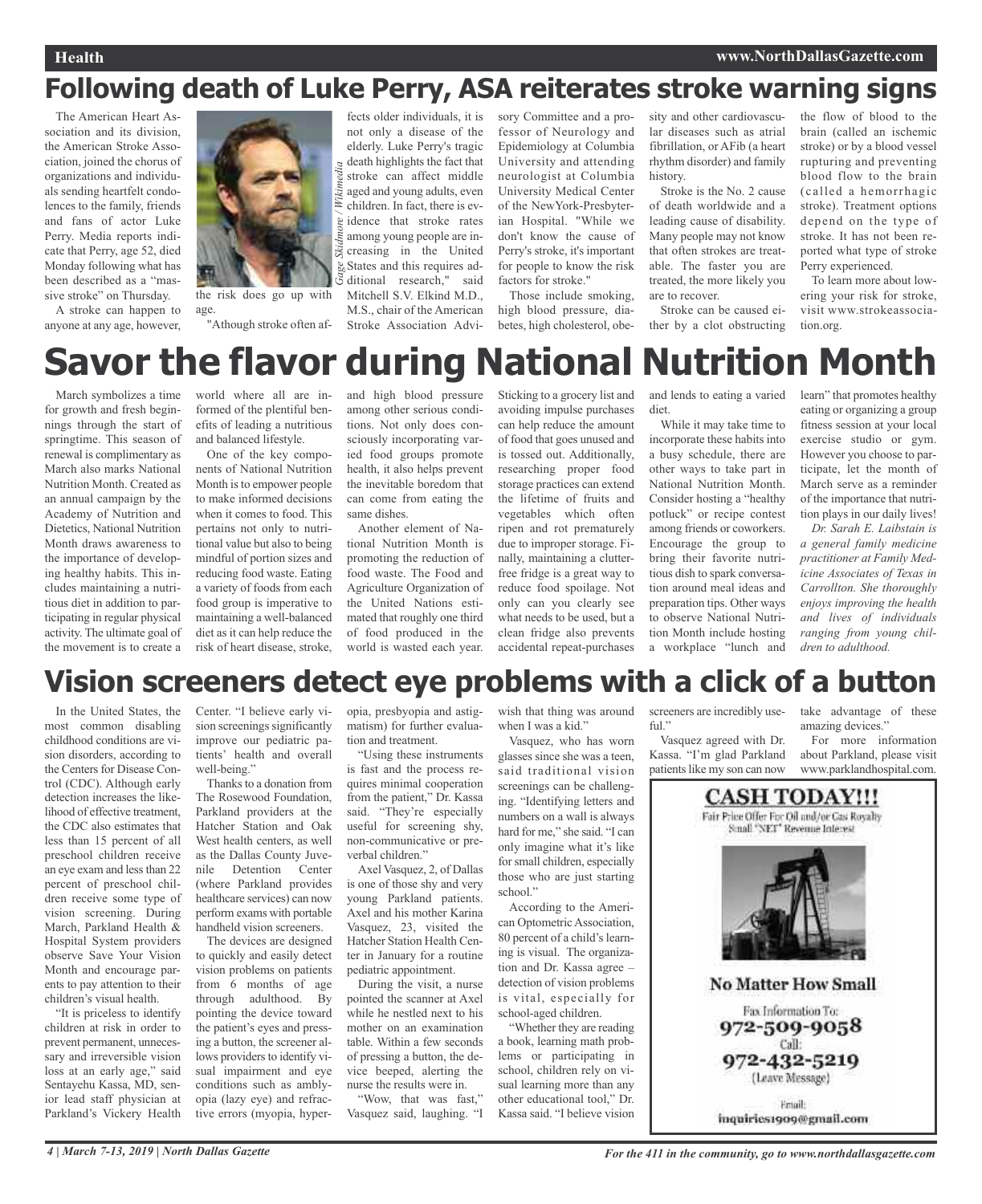## **Rep. Eric Johnson plans to file anti-corruption bill by Friday**

AUSTIN – Rep. Eric Johnson, who sits on the House Urban Affairs Committee, earlier this week announced plans to file an anti-corruption bill in the wake of another former Dallas City Council Member pleading guilty for accepting bribes. Johnson, reelected last fall, is currently a candidate for mayor for Dallas.

"Too many elected officials have abused their role in this process and abandoned their commitment to their constituents," said Rep. Johnson, D-Dallas. "These stories have become far too familiar, and I'm



*Rep. Eric Johnson speaking at press conference on March 4 announcing anti-corruption bill as Rep. Angie Chen Button (R-12) looks on. (Courtesy photo)*

tired of reacting to the accepting \$40,000 in bribes crimes. We need to prevent the crimes."

Last week, former Dallas City Council Member Carolyn Davis plead guilty for

from a real estate developer in exchange for her support of an affordable housing project. This on the heels of last fall's plea deal with former Dallas City Council Member Dwaine Caraway who acknowledged he accepted more than \$450,000 in bribes and kickbacks. He is awaiting a sentencing hearing in April.

"The affordable housing tax credit program has become the mother's milk of political corruption in Dallas," Rep. Johnson said. "We need affordable housing in Dallas, but this approval process has to change.'

When developers are seeking affordable housing tax credits, support from elected officials is part of the criteria used to evaluate

those proposals. Under Rep. Johnson's bill, backing from elected officials would no longer factor into the evaluation and scoring process. While the bill will eliminate the use of elected official support letters in the scoring process, the bill will continue to include support from community organizations and neighborhood associations as part of the scoring process.

Friday is the last day a bill can be filed for considering during this legislative session.

"The people of Dallas need a tougher law to address this issue," Rep. John-

son said. "The Legislature can act immediately since we are in session for the next three months. I am going to work in a bipartisan fashion with my colleagues on the Urban Affairs Committee to pass this bill and shut down this particular form of corruption. This is the right thing to do for Dallas and for the State of Texas."

**Community**

Dallas City Manager T. C. Broadnax on Monday agreed to follow-through on Mayor Mike Rawlings' request to review recent housing deals to ensure there was no undue influence from developers.

## **Texas Senate bill requires reporting of sexual assaults at colleges**

By Richard Lee Texas Senate News

AUSTIN – In committee action Monday, the Texas Senate State Affairs Committee approved a measure aimed at ensuring the proper reporting and investigation of all sexual assault allegations on college campuses.

Bill author and committee chair Senator Joan Huffman of Houston said studies show one in five female college students have expe-



*Reportedly, one in five college female students has experienced sexual assault. to the (U.S. Air Force photo by Senior Airman Clayton Lenhardt/Released)*

rienced some form of sexual assault. SB 212 would require any university emassault, dating violence or stalking reports the incident to the institution's Title XI coordinator for investigation.

It also requires the coordinator to make a monthly report on the number and status of sexual assault investigations to the institution's president and requires the president to make the same report to the institution's governing board once a semester.

about sexual harassment, The report would be made publicly available, though the identities of individuals within would be concealed.

The bill also has strong penalties for non-compliance.

Employees failing to report incidents of sexual assault would be terminated, and if the person intentionally tried to cover the incident up, they would face a Class A misdemeanor charge.

The university itself could also face disciplinary

action as a failure to comply with the bill's requirements could incur as much as a \$2 million penalty.

"I am confident that this bill strengthens the reporting requirements to ensure that the days when an outcry went unheard or covered up at an institution of a higher education are over," said Huffman. A similar version of this measure cleared the Senate 30-1 last session but failed to reach the governor's desk.

## **Voelker kicks off Richardson Mayor's Summer Internship Program**

*City of*

*Richardson*

Calling it an educational initiative "to help build our future workforce," Richardson Mayor Paul Voelker kicked off the Richardson Mayor's Summer Internship Program, which provides eight-week, paid internships to high school students who attend Richardson ISD or live in the City of Richardson. Mayor Voelker is now recruiting area businesses through April 1 to sponsor interns at their workplace or an area nonprofit. Sign up now at rmsip.org.

Joining Mayor Voelker for the launch were Bill Sproull, president and CEO of the Richardson Chamber of Commerce and Dr. Jeannie Stone, superintendent of Richardson ISD. The program – a partnership be-



tween the City of Richardson, Richardson Chamber of Commerce and the Richardson Independent School District – provides a direct connection between employers and the future workforce. Launched in 2018, the dynamic program introduces rising seniors to careers and employment opportunities in industries and companies

where they have expressed interest.

ployee that either witnesses or receives information

Students are immersed in a professional environment, working 20-to-40 hours per week and earning a minimum of \$10 per hour. The teens gain exposure to exciting careers, shadow top executives, experience realworld opportunities, and benefit from networking and

meaningful, mentoring relationships that last beyond the summer.

"Our inaugural year of the Richardson Mayor's Summer Internship Program was a success, and our first class of interns gained incredible experiences in the workplace, explored new careers and learned new skills," said Mayor Voelker. "Best of all, they finished the summer with a boost in confidence, connection to mentors, and a more concrete, optimistic outlook as they approach college and their careers."

The internship program runs June 10-Aug. 2, with a Job Fair on April 25, and a celebratory luncheon for interns and employers on Aug. 22 with Mayor Voelker and Richardson ISD Superintendent Dr. Jeannie Stone.

"This program builds powerful relationships between our young people and our employers. Our businesses have so much to share, so we strongly encourage Richardson business leaders make a lifechanging difference in our youth by sponsoring interns at their workplace or at a nonprofit," said Sproull.

Employers are asked to provide at least one eightweek summer internship for a student for 20-40 hours weekly, pay the interns the recommended minimum rate of \$10 per hour, and pay a program fee of \$500 per intern, which covers the intern's participation in workforce and work-readiness training, the Job Fair, Community Service Day and other expenses. Employers will interview students – that they have pre-selected from the program's online resume portal – at the Job Fair.

Mayor Voelker also is seeking program sponsors for the job fair, student workforce trainings, community service project and luncheon.

Additionally, recruitment is underway through March 22 for high school juniors who attend Richardson ISD or live in the City of Richardson, have at least a 2.5 GPA and are eligible to work in the U.S.

Learn more and sign up at rmsip.org or contact Angela Shellene at ashellene@thereedsprc.com or 214-871-0783.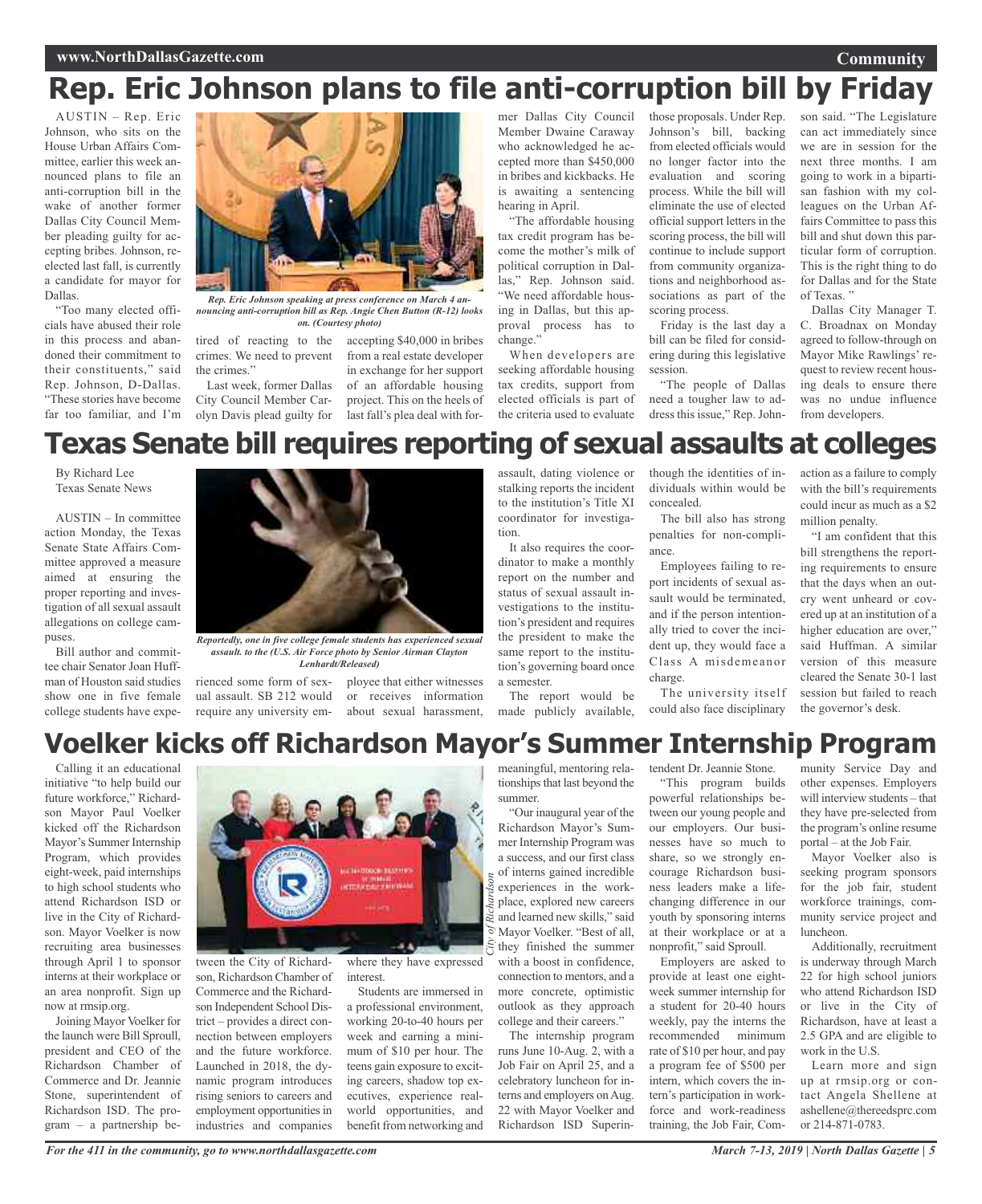## **Third Annual Pi Day Math Festival celebrates importance of STEAM**

Teachers, students and families from around the Dallas-Fort Worth area are invited to participate in the third annual Pi Day Math Festival where real-life applications of Science, Technology, Engineering, Arts and Math (STEAM) are on full display by nearly two dozen exhibitors.

The festival is organized by the nonprofit organization, talkSTEM in partnership with the AT&T Per-



forming Arts Center. 14 at Sammons Park, *WalkSTEM is a guided math walk through the Dallas Arts District for the Pi Day festival. (Image via Eventbrite)*

It will take place between 10 a.m. and 1 p.m., March the many ways in which

math impacts our world – in art, nature, science, technology, and more.

Families, teachers, and interested grown-ups are invited to attend this free event.

There will be a wide array of fun, interactive math-related activities for kids. This year, KERA's Sam Baker will moderate a special panel with representatives from Dallas Arts District organizations who will discuss how STEM and the Arts has played key roles in all of their careers. Panelists from the Dallas Museum of Art, the Nasher Sculpture Center, the Dallas Opera, the Dallas Symphony Orchestra, the Meyerson Symphony Center and the Perot Museum of Nature and Science are scheduled to participate.

"What we're trying to highlight is that STEM is everywhere," said Koshi Dhingra, Ed.D, founder and

CEO of talkSTEM, a nonprofit organization that promotes conversation about the diversity of STEM and STEAM thinking in our daily lives, in our communities, and in our world. "While this activity takes place on Pi Day, we are trying to make math and science appealing and relevant to all students who increasingly are going to need these kinds of skills in any career they pursue."

## **City Of Richardson partners with Eisemann Center and UT Dallas to create innovative arts and technology program**

The City of Richardson and the Charles W. Eisemann Center for the Performing Arts and Corporate Presentations are teaming up with The School of Arts, Technology, and Emerging Communication (ATEC) at the University of Texas at Dallas (UT Dallas) to create a first-of-a-kind program called the Eisemann Edge Endowment Fund, which will give Richardson residents, local students and the North Texas community an opportunity to explore the intersection of technology with the visual and performing arts.

"We believe this program uniquely embodies Richardson's pioneering embrace of technology, and how it can

be used not only in the business world and everyday life, but also to enrich our arts and cultural experiences," said Richardson Mayor Paul Voelker.

The festival will showcase

The Eisemann Edge Endowment Fund was started by a \$250,000 donation from community benefactors and civic leaders Ann and Charles Eisemann. They

hope the opening of the Fund will promote future giving to stimulate further growth of tech-based arts in the region. "We very much like the

goal of continuing to progress and lead the arts toward new and innovative discoveries astechnology reshapes our senses, perceptions and reality," said Ann and Charles Eisemann. "We

think this will help grow new artistic leadership and create something new that will last into the future and help the arts innovate over time."

Eisemann Edge Endowment Fund will be a multiyear, interactive arts experience. This initiative is part of a partnership between the Eisemann Center and UT Dallas to provide opportunities for students to learn about different artistic offerings.

The first Eisemann Edge Endowment Fund installation, expected to open to the public in March 2020, will blend visual art with technology by utilizing cutting-edge projection equipment and the combined powers of digital art, light and 3D mapping.

### **Perot Museum joins If/Then Initiative to promote women in Stem**

The Perot Museum of Nature and Science announced this week it will partner with IF/THEN, an initiative of Lyda Hill Philanthropies supporting women in science, technology, engineering and mathematics (STEM). IF/THEN, built on the mantra that "if we support a woman in STEM, then she can change the world," seeks to advance women in STEM by empowering current innovators and inspiring the next generation of female pioneers.

This first-of-its-kind coalition emphasizes that STEM is everywhere, essential to the success of all fields from entertainment to business, and that there is no better time to highlight positive and successful female professional role models to activate a culture shift among young girls and their potential of careers in **STEM** 

As an educational institution whose mission is "to inspire minds through nature and science," the Perot Museum of Nature and Science will work with IF/THEN to achieve gender equity in the career-inspiration profiles

displayed throughout the Museum. These graphic panels and videos highlight women in diverse and exciting STEM careers who serve as role models to the next generation of female leaders.

"Our nation's future economy increasingly depends on a STEM-capable workforce," said Dr. Linda Silver, Eugene McDermott Chief Executive Officer of the Perot Museum of Nature and Science. "The Perot Museum plays a crucial role in fueling that workforce pipeline by introducing girls

of all ages to exciting and enriching experiences that will ignite their imaginations and ambitions to pursue rewarding careers in science, technology, engineering and mathematics. We applaud and support Lyda Hill and the IF/THEN initiative for shining a national spotlight on and elevating the importance of women in STEM."

Though women constitute about half of the college-educated workforce in the United States, just a quarter of STEM professionals are female, and a lack of funding and visibility has caused female STEM professionals to receive significantly less credit for their work. This STEM gender gap has impacted perceptions of women in STEM, and trickles down to younger generations.

"We need more women scientists to put their stories out there so girls can see what they can be when they grow up," said Nicole Small, president of Lyda Hill Philanthropies and cofounder of IF/THEN. "To ensure that current female STEM innovators are sup-

ported, and girls are exposed to the STEM role models they need, we must join forces toward this common goal. We believe that having diverse perspectives at the table is key to building a more innovative future, and if we work together, we can truly shift the culture to inspire the next generation of female worldchangers. That is why we are partnering with the Perot Museum of Nature and Science."

For more information about the coalition, visit www.ifthenshecan.org.

### **Registration now open for the 18th annual BuzzFree PROMises Dress & Suit Giveaway**

The Alliance on Underage Drinking (ALOUD) and Recovery Resource Council are pleased to open registration for the 18th Annual BuzzFree PROMises Dress & Suit Giveaway to be held on Saturday, March 30 at Yvonne A. Ewell Townview Magnet Center,

1201 E. 8th Street in Dallas. Check-in will begin at 9:30 a.m. and the event will be from 10 a.m. to 3 p.m. Preregistration for this free event is required at www.surveymonkey.com/r/ buzzfree2019. Prom night is BIG and

when alcohol and other

drugs enter the picture, the consequences can be devastating. The BuzzFree PROMises' mission is to encourage and reward healthy choices made by high school juniors and seniors in our area. We seek to prevent and reduce underage drinking, driving under

the influence and use of other drugs, especially around the critical time of prom and graduation.

BuzzFree PROMises Dress & Suit Giveaway helps local teens (girls AND boys) obtain prom attire but includes educational components not usually found

in other prom attire giveaways. In exchange for their pledge to remain drug- and alcohol-free, students participate in a variety of workshops and are rewarded with a prom dress, tux, or suit.

Many of the dresses are new with tags and have

been generously donated by Whatchamacallit Boutique.

The event will include a fashion show, keynote speaker, small group sessions, hands-on activities, and door prizes. Lunch will also be provided and is being sponsored by AAA Texas.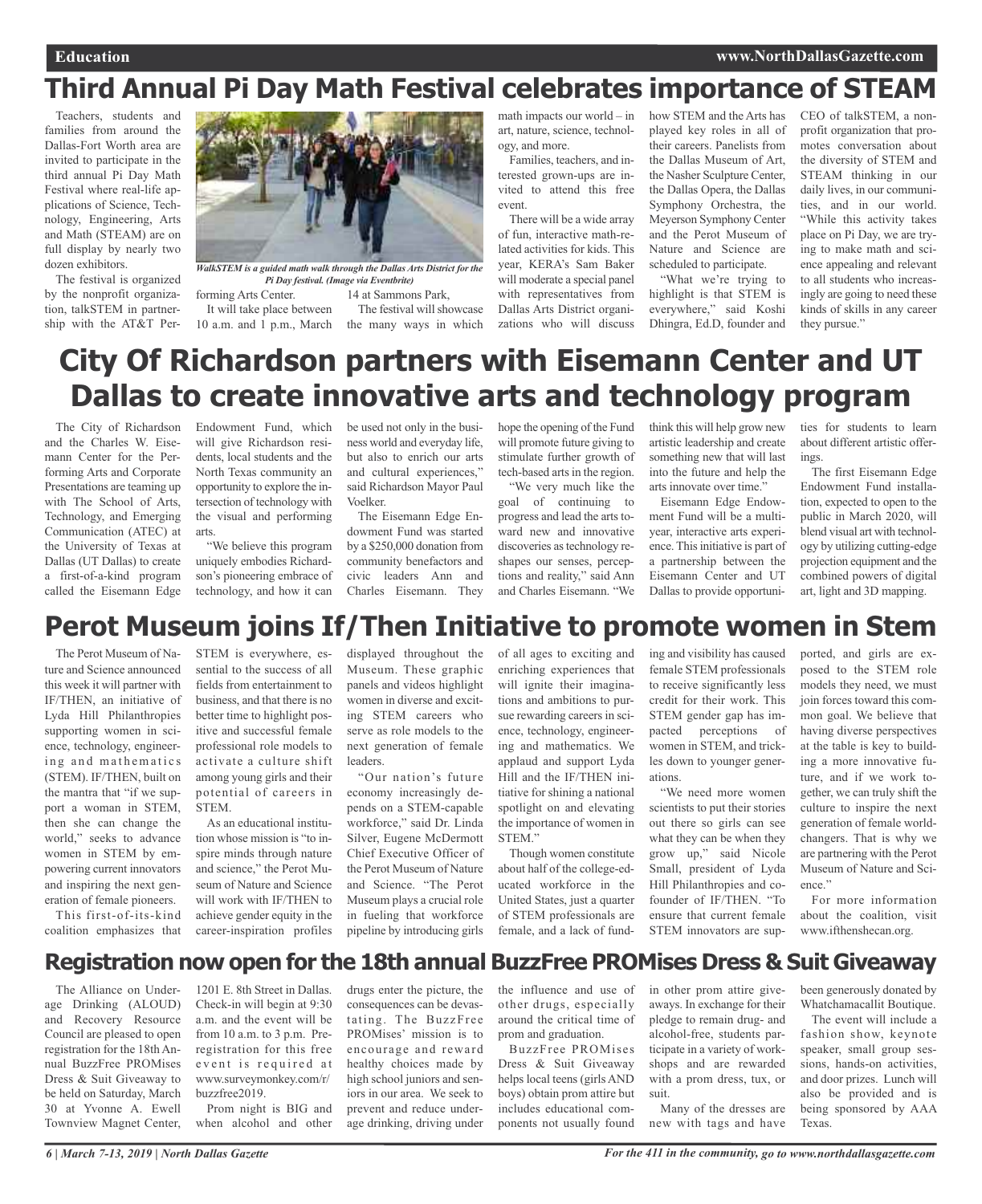#### **WAW.NorthDallasGazette.com Carrollton** *Carrollton* **<b>***Carrollton Carrollton Carrollton Carrollton Carrollton Carrollton Carrollton Carrollton Carrollton Carrollton Carrollton*

## **NAACP president awarded Irving's High Spirited Citizen Award at council meeting**

By: Rachel Hawkins *NDG* Staff Writer

Tony Grimes, president of the Irving – Carrollton NAACP Branch was honored with the High Spirited Citizen Award during the Feb. 28 Irving City Council meeting. Established by the Irving Convention and Visitors Bureau Board of Directors in 1988, this award recognizes unsung heroes for their outstanding community accomplishments.

"This is certainly an honor," Grimes said. "I would also like to thank the

members of the NAACP. These are the folks who truly do the work. Its been a pleasure for me to serve in this community in the capacity that I have. I look forward to serving as your next district 6 school board trustee."

Serving as the president since 2002, Grimes has formed multiple partnerships throughout both cities while increasing chapter membership and awareness. "One of those partner-

ships includes the Irving Police Department, where he was instrumental in implementing the 'Law Enforcement and You' workshop that created a platform for police officers and the community to have a valuable dialog on how to handle encounters with police officers," Rick Stopfer, City of Irving Mayor announced during the meeting.

Grimes also serves on the Irving Police Department board, as well as the Mayor's Diversity Council and as a Deacon in training at the Antioch Christian Church in Irving.

While leading the NAACP branch, Grimes collaborated with a bank vice president to establish the F.I.C curriculum named "Money Smart." This deals with budgeting and reiterates the basic structure of healthy personal finances. Under Grimes leadership,

the NAACP branch received the Alpha Phi Alpha Golden Legend Award, two honors from the City of Irving, a Texas Organization Project Service Award, and the Texas NAACP State Conference Torch Bearer Award.



*Tony Grimes, president of the Irving – Carrollton NAACP Branch (right) was honored by the City of Irving and Mayor Rick Stopfer (left) at Feb. 28 Irving City council meeting receiving the High Spirited Citizen Award (Rachel Hawkins/ NDG)*







travel on the right toot. We offer fast and convenient service to DFW International Airport and Love Field, every day of the week.

Plan your trip at DART.org/airports

Flying from DFW Airport? ORANGE LINE to DFW Airport Station Flying from Love Field?

LOVE LINK from Inwood/Love Field Station



For the 411 in the community, go to www.northdallasgazette.com March 7-13, 2019 | North Dallas Gazette | 7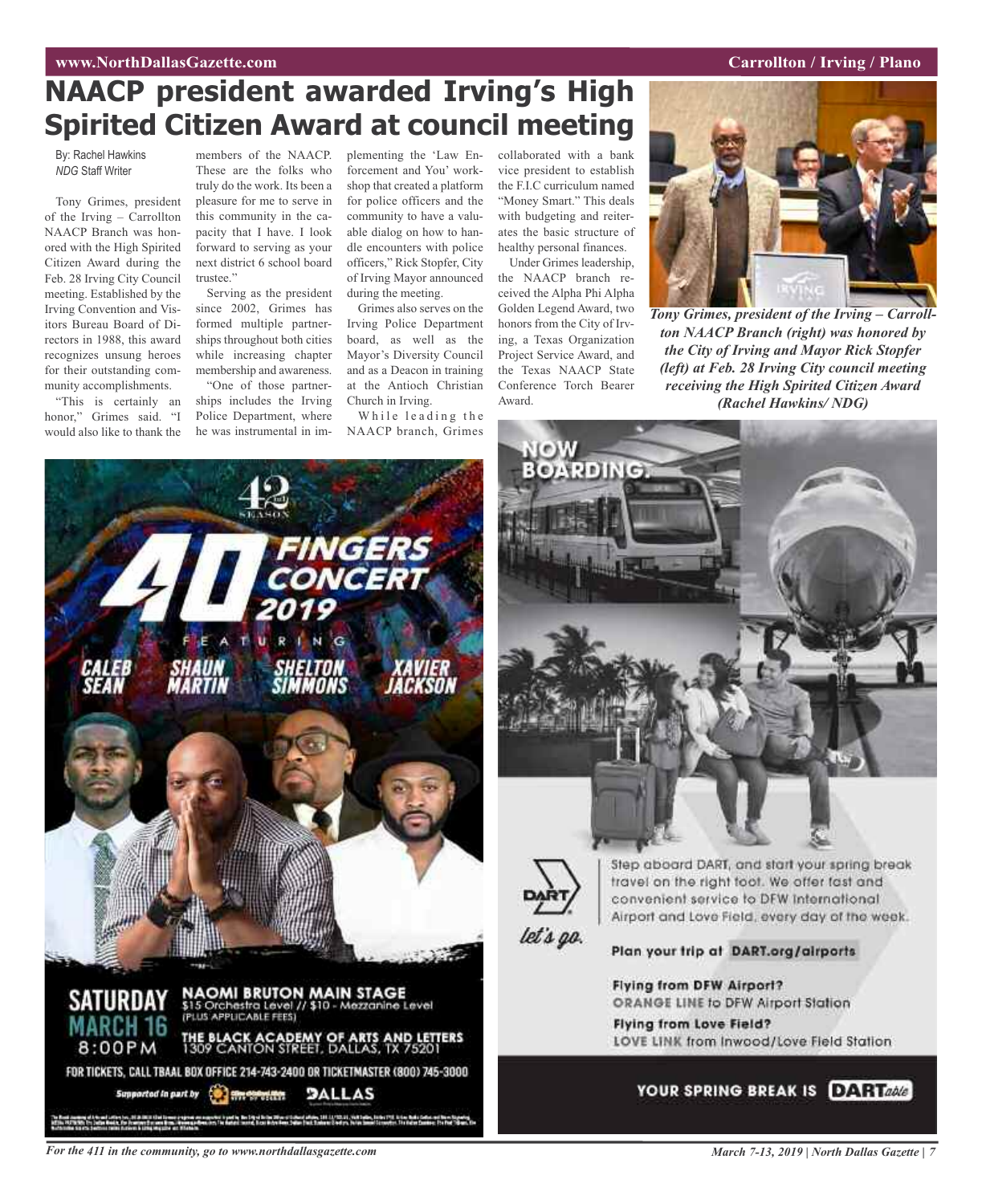#### **City Briefs**

#### **Addison**

Ever wanted to cosplay as your favorite character? **All-Con** will be held from March 14 to March 17, starting at 10 a.m. at Crowne Plaza Hotel, in Addison. Fandom convention celebrates many niche interests and passions including science fiction, cosplay, gaming, film, performance art and more. The four-day festival will have more than 400 contests, workshops, competitions, tournaments, meet & greets and more activities in total. The kickoff pajama party doesn't end before midnight the night before and every "night" of the convention wraps up at 2 a.m. or later. Thursday only will have free admis-

sion for all ages, the rest will be charged. For more information visit h t t p s :  $//$  w w w . a  $11$ con.com/shop.html.

#### **Dallas**

Experience empowerment at the **Women's Self Defense Experience** on March 9, from 12 p.m. to 2 p.m. at Chamberlain Studios of Self Defense (Love Field Dojo), in Dallas. Participants will learn techniques to avoid dangerous situations, fend off potential assailants and general selfdefense methods and mentalities. Within the workshop attendees can take part in "Break a Board for a Buck," in which students are taught how to break a

wooden plank with their bare hand. Each "Buck" benefits Genesis Women's Shelter. In addition, the Dallas Police Department will share safety tips and conduct a Q&A session for all. Attendees are not required but encouraged to wear comfortable/fitness attire and to bring a donation of cash or everyday household items to benefit Genesis. Those interested in participating can call 214-351- 5367 or email info@dallaskenpo.com for more information.

The **Spring Break Survivor Speaker Series** will be held from March 11 to March 15 at Dallas Holocaust Museum/Center for

Education and Tolerance, in Dallas. Join us to hear the testimonies of Holocaust Survivors, Refugees, and Hidden Children, as well as Second Generation Survivors and Survivors of modern-day genocides. Included in cost of Museum admission. Seating is firstcome, first-served. For more information visit http://dallasholocaustmuseum.org/.

#### **Grand Prairie**

Enjoy the **Dallas Blues Festival** on March 9, starting at 8 p.m. at The Theatre at Grand Prairie. The 15th annual event features Sir Charles Jones, Shirley Jones, Calvin Richardson, Pokey Bear, TK Soul,

Theodis Ealey and Tucka. Doors open at 7 p.m. Tickets start at \$59. For more information visit Axs.com.

#### **Garland**

The **5K Family Fun Run**, hosted by Marshall's Dream Non-Profit Organization will be held on March 9, from 7 a.m. to 12:30 p.m. at Garland Texas Duck Creek Green Belt Trail, 4917 Duckcreek dr, in Garland. This 3.1 mile family fun run will help support impoverished student education. The Marshall's Dream Organization is proud to host this event and in doing so, we will be granting 2 Scholarships to two eligible student event volunteers. Be apart of a

this event by registering today at www.marshallsdream.org/run-your-dream.

**www.NorthDallasGazette.com**



#### **Irving**

Experience **Culture Day** on March 9, from 2 p.m. to 4 p.m. at Irving Public Library – West, in Irving. Join them as we learn about different countries and regions of the world! Enjoy food, language and traditions of other cultures. For teens in grades 6 to 12. This is a free event.

## **SBA Seeking North Texas entrepreneurs to apply for 2019 emerging leaders executive training program**

FORT WORTH-The U.S. Small Business Administration Dallas/Fort Worth District Office is seeking 20 entrepreneurs throughout the 72-county district to participate in a free, seven-month intensive executive-level training series.

The Emerging Leaders Executive Training Program is designed for established business owners poised for growth. Over the course of about six months each participate will learn ways to improve their business and will create a three-year strategic growth plan to build a sustainable business of size and scale.

To be considered, firms



*2018 SBA DFW Emerging Leaders Executive Training Graduating Class (Courtesy photo)*

must be for-profit enterprises in business for at least three years with full-time employees and annual revenues between \$250,000 and \$10 million. In the past the annual

revenue requirement for small business owners was between \$400,000 and \$10 million per year. The Annual Revenue Requirement minimum has been reduced to

#### \$250,000 per year.

There are no restrictions on the type of businesses that can participate. Some examples of participating businesses include manufacturers, retail stores, wholesalers,<br>contractors, professional professional services, food service, and many others.

"This is a great opportunity for local small business to take advantage of and learn strategies on how to increase their sales and profits. Most importantly, this training is provided at no cost to the participants" said Herbert Austin, SBA's Dallas/Fort Worth District Director. SBA will select 20 small business owners to participate in this

year's class. This is the 10th year of the SBA Emerging Leaders Program in the Dallas/Fort Worth District.

The Small Business Administration's Emerging Leaders Executive Training Program provides free entrepreneurship education and training for executives of small, poised-for-growth companies that are potential job creators. This intensive executive entrepreneurship series includes nearly 100 hours of classroom and CEO mentoring group time. It also provides opportunities for small business owners to work with experienced coaches and mentors, attend workshops, and develop connections with their peers, local leaders, and the financial community.

Eligibility Requirements: The Emerging Leaders Executive Training Program series is open to small business CEOs whose companies:

• Have annual revenues of at least \$250,000.

• Have been in business for at least 3 years.

• Have at least one employee (other than self).

The application deadline is March 10 with classes scheduled to start in April and end in early October. There is no cost for the class.

More info available at www.sba.gov/emergingleaders.

### **Financial assistance for vehicle repair or replacement winding down**

The AirCheckTexas Drive a Clean Machine Program will be winding down soon. The last day to apply for assistance with vehicle repair or replacement is April 8.

Administered by the North Central Texas Council of Governments, AirCheckTexas has helped qualifying motorists repair or replace more than 71,000 vehicles since 2002. AirCheckTexas is one of the many programs helping improve air quality of the



region, which is in nonattainment for ozone and working to meet federal air quality standards. Motorists whose vehicles

failed the emissions portion of the annual State inspection within the past 30 days or are at least 10 years old are eligible for assistance if

they meet certain income requirements. A family of four with an annual household income of \$77,250 or less, for example, can qualify for assistance.

The program offers residents who meet the income and vehicle requirements vouchers of up to \$3,500 toward newer, cleaner-burning vehicles and up to \$600 toward emissions repairs. The program has led to an annual savings of 140 tons of nitrogen oxides. For more information on the *Texas Can Academy*

program, including the income requirements, visit www.airchecktexas.org.

Since its inception, AirCheckTexas has provided \$121 million in financial assistance to qualifying motorists in nine North Texas counties. The program is open to motorists in Collin, Dallas, Denton, Ellis, Johnson, Kaufman, Parker, Rockwall and Tarrant counties.

There is \$18.3 million of dedicated funding remaining. Any money not spent

will be returned to the State. The program was fully funded by the 85th Texas Legislature in 2017 but funding was then vetoed by the governor.

The Regional Transportation Council is supporting an effort to reinstate a modernized version of the program focusing on air quality and transportation mobility. Counties would have the option to offer a similar repair and replacement program in the future, if passed.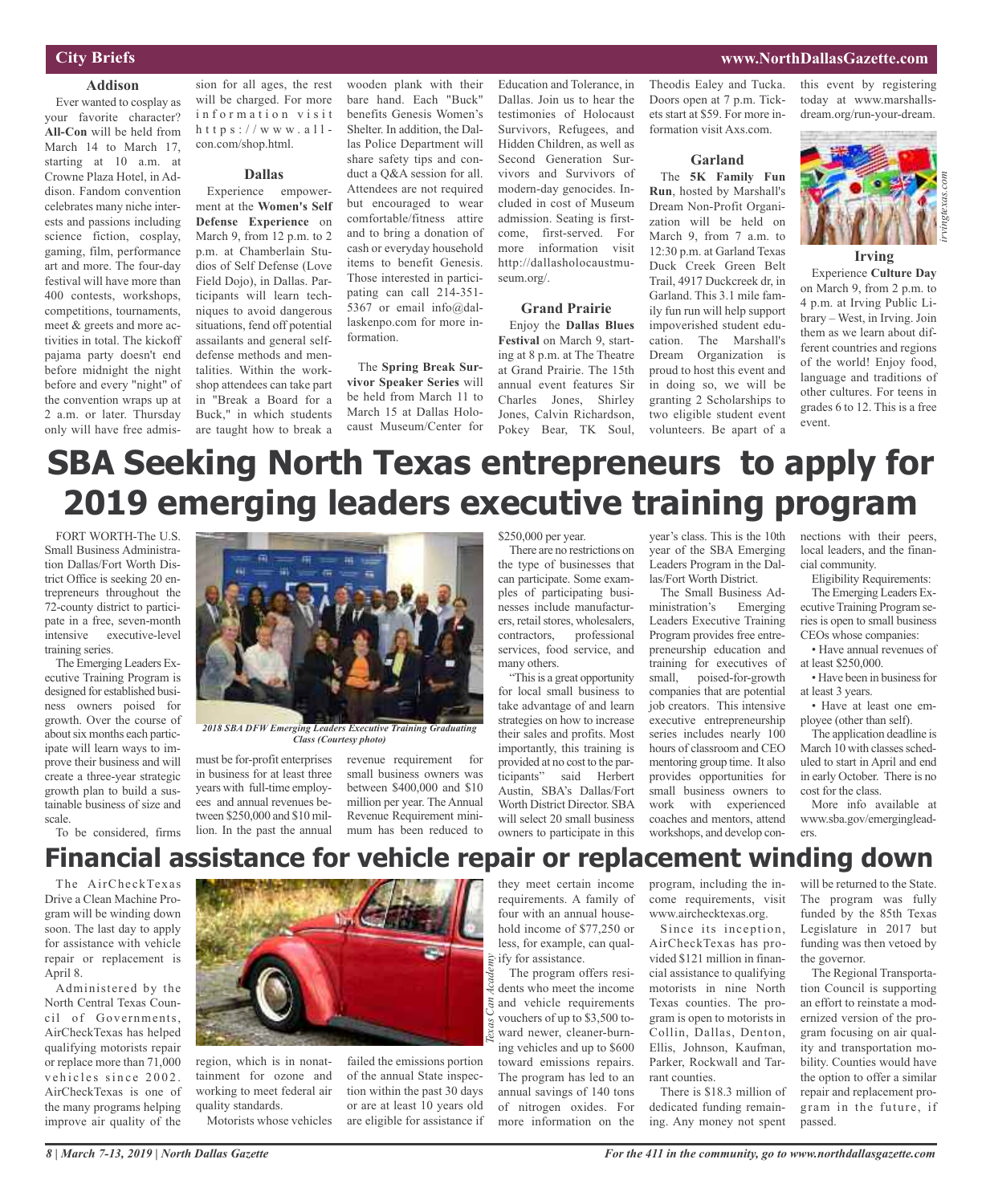## **Bishop Arts Theatre Center celebrates female playwrights with Down for #TheCount women's theatre festival**

The Bishop Arts Theatre Center (BATC), Oak Cliff's multicultural and multidiscipline center for the arts, continues its 25th Anniversary "Silver Stories" season with the return of Down For #TheCount: Women's Theatre Festival which previews March 21 Opening Night for this festival of one-act plays is Friday, March 22, and performances will continue through Sunday, April 7.

Back for a fourth year, BATC's Down for #The-Count features six dynamic female playwrights from diverse social and ethnic backgrounds including nationally recognized playwrights Emily Mann, France-Luce Benson, Kiana Rivera, Kat Ramsburg, as



well as North Texas playwrights Gabrielle Denise Pina and Blue McElroy. #TheCount tells us that less of color. This festival than 29 percent of all the-breathes life into their com-

atre produced in America is written by women with only 6 percent of that by women

### **NDG Entertainment: Sounds and science on sate in DFW this week**

By Tiffany Gilbert *NDG* Entertainment

Experience **Jen Kirkman** on March 8, from 8:30 p.m. to 10:30 p.m. at Hyenas Comedy Nighclub, in Dallas. To enjoy this night out visit prekindle.com/events/hyenasdallas.

Come and experience the **Women's Empowerment Expo** 2019 on March 9, from 10 a.m. to 6 p.m. at Lancaster Grand Hall Ballroom, at Lancaster. Attendees will have the opportunity to listen to topics on health, education, career, beauty, fashion, and wealth.

Celebrate **SpringBreak at the Perot Museum** from March 9 to March 17,starting at 10 a.m. at Perot Museum of Nature and Science, in Dallas.Atselect times during Spring Break, visitors can enjoy daily spring- and sci-



ence-themed demonstrations, experiments and story times. Plus, little ones ages 5 and under can enjoy crafts in the Moody Family Children's Museum daily until 3 p.m.To fit in all the fun, the Museum will stay open daily until 7 p.m. March 9-16 and will close at 5 p.m. March 17 March 9-17 at the Perot Museum of Nature and Science, 2201 N. Field St., Dallas. Check the website for detailed schedules. Activities are free to members and included with general admission for non-members. \$20 for adults 18-64, \$13 for youth 2-17, \$14 for seniors 65 and older, free for children younger than 2. For tickets visit perotmuseum.org.

The **Urban Flea** will take place on March 9, from 9  $\leq$  a.m. to 4 p.m. at Historic Downtown Garland. This monthly marketfeatures handcrafted items, vintage goods and gourmet foods amid live music and food trucks in and around a plaza filled with mom-and-pop shops on Garland's downtown square. A percentage of the proceeds go toward the Church @ the Square local mission. Admission is free! For more information visit visitgarlandtx.com/events/20 18/urban-flea.

**Lil Baby -The Next Generation Tour** will be held on March 14, starting at 8 p.m. at South Side Ballroom, in Dallas. Come out with friends to see lil baby live! City Girls, Blueface Baby, City Girls & Jordan Hollywood will also be performing. To purchase tickets visit concerts1.livenation.com.

breaking stories.

True to BATC's mission, Down For #TheCount is a vital platform for the perpetuation of innovative theatrical productions where a variety of female voices may be heard. Directed by Camika Spencer, Teresa Coleman Wash serves as Executive Producer for Down For #TheCount.

Following every performance, Bishop Arts Theof "Stay & Say" audience discussions on ideas and themes within the production such as racial healing, women's health, and LGBT issues. These post-show discussions will last 15 to 20 minutes and will be led by local experts, artists, and community leaders guiding the conversation.

**The plays of Down for #TheCount**

*Under The Liberty Trees*

pelling, hilarious, and heart-atre Center will host a series by Emily Mann; An enslaved family, working at the President's House at Princeton, prepare themselves for separation through hard truths and tough love.

*The Talk by France*-Luce Benson; A recent widow awakens her daughter in the middle of the night to ask a wildly inappropriate question, beginning a con-

See THEATRE , Page 10



**Enter to Win! Ticket Giveaway**

*NDG Entertainment Ticket Giveaway!!! Visit us on Facebook to win tickets to the the hottest events in Dallas/Fort Worth!!!!*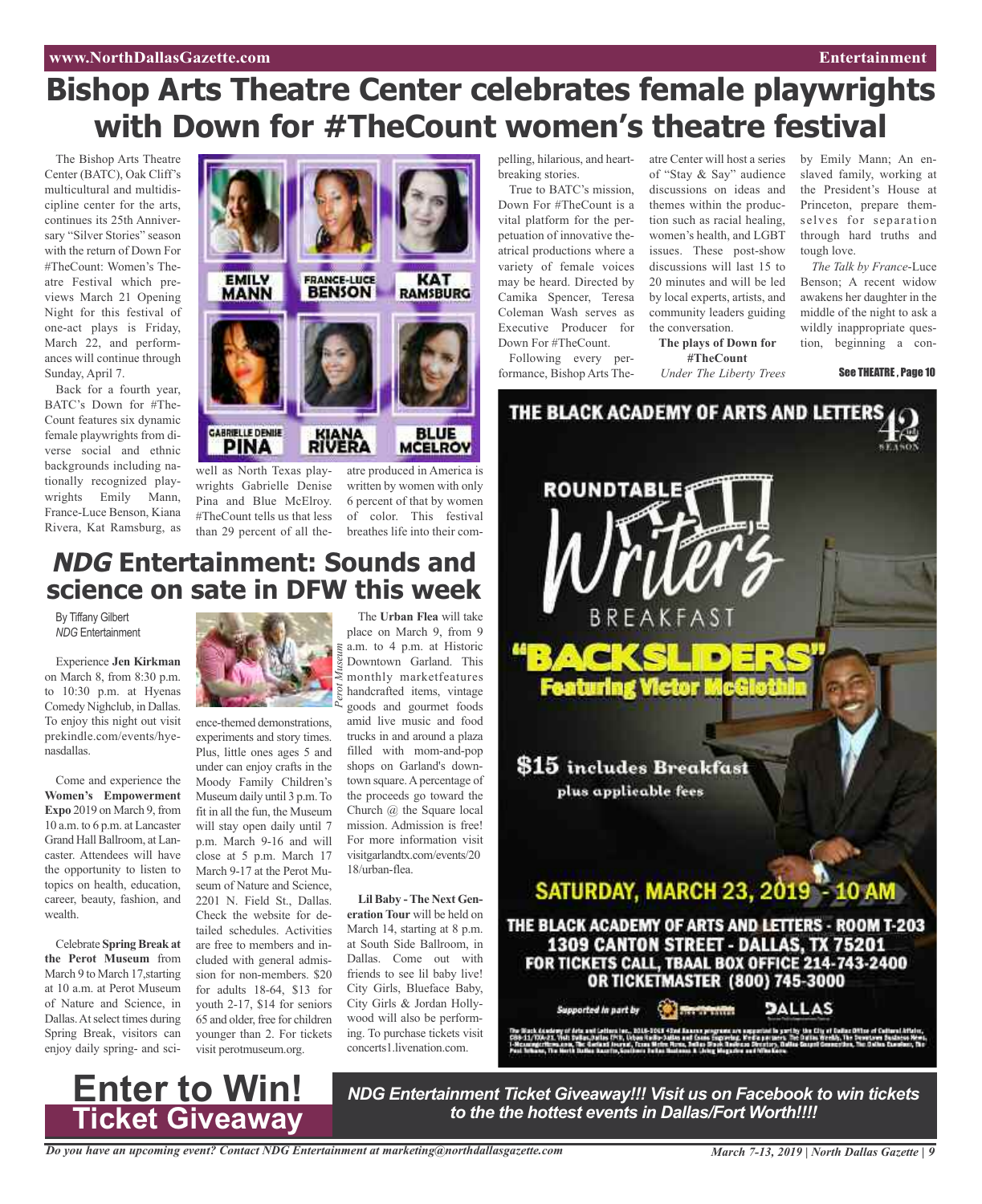# **Film Review: Tyler Perry's A Madea Family Funeral**

By Dwight Brown NNPA Film Critic

#### *[Editors note: Warning. Spoilers ahead!]*

Madea's loyal fans have two choices. They can say goodbye to their eccentric Aunty by attending her touring play or wish her adieu at a movie theater. Judging by what's on screen in this anemic family comedy, the live performance is a better bet. It's more thoughtful and a hell of a lot funnier.

Before the grande dame makes her final entrance, her folks are gathered at a posh Atlanta house to celebrate the 40thwedding anniversary of a matriarch Vianne (Jen Harper) and her husband Anthony (Derek Morgan). The home is aflutter with relatives: Vianne's daughter Sylvia (Ciera Payton) and her husband Will (David Otunga) are the hosts. Sylvia's handsome little brother Jessie (Rome Flynn),

that transcends into an honest dialogue about intimacy and identity. *The First Step* by Kat Ramsburg; It's Callie's first day in New York, and where she takes her first step will make or

*P u z z y* b y K i a n a Rivera; Mele is just your average Samoan Jehovah's Witness on a quest for true love – except

*Uncommon Revelations* by Gabrielle Denise Pina; A mother's spirit, left bruised by a loveless marriage, finds redemption in reconnecting with her estranged gay son. *Cardboard Box* by Blue McElroy; When the time comes to move on, young Mary learns the hard truth that sometimes there are things you can't pack away in a cardboard

break her.

she's a lesbian.

box.



who has just announced his engagement to his fiancée Gina (Aeriél Miranda), is there. Sylvia's other bro AJ (Courtney Burrell) is on his way, though his wife Carol (KJ Smith) is already on premises. The odd person out is a family friend named Renee (Quin Walters) who is also late.

Madea's crew (Greek chorus) is about to make the three-hour trek to the festivities. At the wheel of the car is the very academic and debonair Brian (Perry). The backseats are filled with her frisky older brother Joe (Perry), Aunt Bam (Cassi Davis) and the very wacky Hattie (Patrice Lovely, Boo! AMadea Halloween). That's a whole lot of characters to keep track of, but over time differentiating them becomes easier.

Perry's script relies on infidelity, rivalries, bawdy language, lust and the usual dollop of betrayal. In other circumstances, the turmoil would be funny and engaging. Not so much here. Too

many scenes (especially in Larry Sexton was asleep at the house) are long-winded and stagnant. It's as if the script didn't know what to do with the bevy of characters and the director didn't know how to choregraph their placements or movements. This is a movie, not a play, yet Perry is relying on boring theater staging, and it doesn't work. The lack of exterior shots adds to the visual boredom.

Sometimes the sheer amount of humor enlivens the pace of Perry's movies. But, considering that this is a comedy, the dearth of physical pranks is puzzling and a huge misstep. The one interesting running joke is about a dead man and his appendage that still reaches for the sky, even though he's in a casket.

It's the editor's duty to cut scenes to the nub and move things along, even if he has to override the director to get the job done. Either editor the wheel or someone didn't let him do his job effectively. What's on-screen never has the makings of a great comedy, but finetuning the pacing and shortening sequences would have helped.

The production design (Paul Wonsek) and costumes (Crystal Hayslett) are decent and don't get in the way, which is the kindest thing that can be said for a film that looks like a TV show. Philip White's musical score is played very delicately in all the wrong places and sounds cheap.

None of the new actors stand out. It's as if they answered a casting call for extras for a film's Atlanta crowd scene. Even though this is a feeble movie, an ambitious and talented thespian would take this opportunity to steal scenes. None do. Davis and Lovely are up to the same banter and antics that worked much better for

them in Boo! A Madea Halloween. Perry plays four characters (add in an amputee named Heathrow), which spreads his talent way too thin. He looks like he's having fun, but that doesn't translate into anyreal belly laughs or solid comic acting.

There are a lot of people who think Perry's characters, like Bam and Hattie, are nothing more than buffoons or minstrels. They get that reputation because they spend so much time trying to make big laughs out of little shallow scripts. Their failings are more acute and obvious on TV and movie screens. But somehow onstage the over-the-top antics and broad humor play much better. The actors get a chance to connect with the audience and play off of them. It's a better experience. *Boo! A Madea Halloween*

is hands down the best film

See MEDEA, Page 11

#### **THEATRE,** continued from Page 9 tentious confrontation **Jubilee Theatre brings Loften Mitchell's Bubbling Brown Sugar to the Fort Worth stage**

FORT WORTH –Jubilee Theatre has their first musical of the year kicking off this month. Loften Mitchell's Bubbling Brown Sugar will be on stage March 22 – April 28.

Journey back in time to the Harlem Renaissance (1920-1940) when audiences flocked to the area's popular nightclubs to see the greatest talents entertain. Artists like Cab Calloway, Duke Ellington, Benny Goodman, and Billie Holiday created a golden age of music with their exciting sounds and glamorous shows. You'll jam, jump, and jive to this exuberant, three-time Tony-nominated musical revue.

Bubbling Brown Sugar is directed by Michael Serrecchia who shares this musical celebrates, "the Golden Years of Harlem, its history, it's great artists and its glorious music."

With musical direction by



Sheila Walker, the musical stars a cast of nine actors, Genine Ware (Irene Page), Ausben Jordan II (John Sage), Jason Scott Hallman (Checkers), Preston Isham (Jim), Caitlin Jones (Ella), Christian Joelle Jones (Marsha), Kevin Davis Jr. (Ray), Bennie Adkins (Tony), Rita

Kotey (Laura).

Bubbling Brown Sugar runs March 22 – April 28, 2019 at Jubilee Theatre, 506 Main Street in Fort Worth. Evening performances are at 7:30 p.m. on Thursday and 8:00 p.m. on Friday and Saturday. Matinee performances are at 3:00 p.m. on Saturday and Sunday. Ticket Prices

• Preview Performances | March 22 – March 28 - \$24 • Matinee Performances | April 2 – April 28 - \$30

• Evening Performances | April 1 – April 27 - \$34

Tickets may be purchased online at jubileetheatre.org, in person at the theater Box Office, located at 506 Main Street or by calling 817-338- 4411. Box Office hours of operation are Tuesday – Friday 12:00 p.m. to 5:00 p.m. and one hour before each performance.

Founded by Rudy and Marian Eastman in Fort Worth, Texas on June 19, 1981, Jubilee Theatre is the original home of African-American theater in North Texas. Jubilee Theatre was incorporated in 1982 and received its  $501(c)(3)$  status in May 1983.

The core mission of the theater is to create and produce theatrical works that

give voice to the African-American experience.

The Jubile Theatre's core principles include creating and presenting works that reflect the African-American experience; promoting and presenting new works, with a focus on both musicals and plays; and finding and presenting the universal message in each of the works to attract and involve a diverse and multicultural audience.

Just last September, Jubilee's Board of Directors announced a new incoming Artistic Director, D. Wambui Richardson. Richardson is a native of New Orleans, Louisiana and a proud member of the Drama League. Formerly residing in Baltimore, Mr. Richardson was a Freelance Director, Resident Teaching Artist for Baltimore Center Stage and the Executive Director of Academies for the National Academy Foundation School of Baltimore.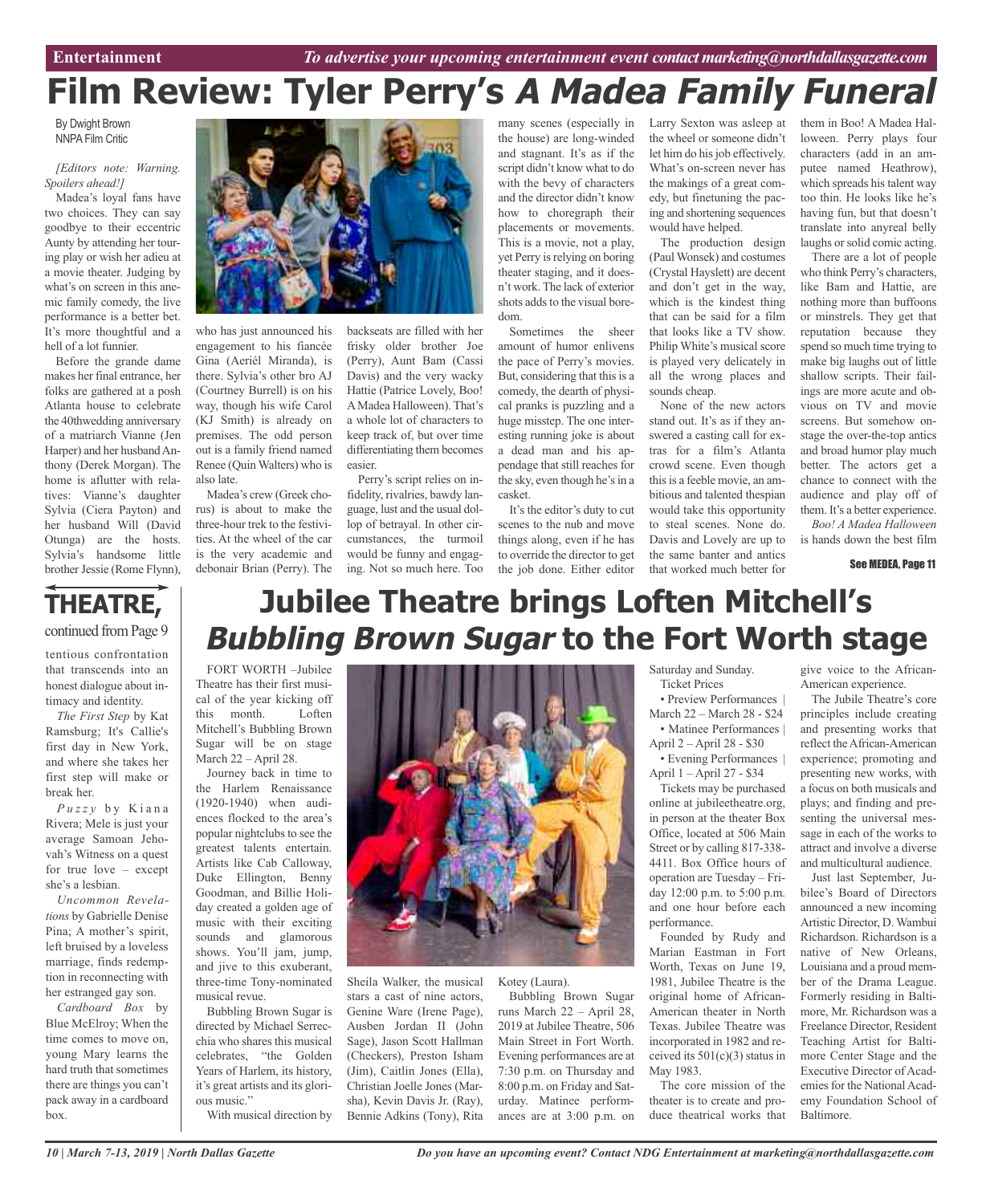# **Newsrooms still lack women and individuals of color**

By Stacy M. Brown NNPA Correspondent

With observances planned throughout March to commemorate Women's History Month, a new report revealed that women are still mostly absent from newsrooms.

The Women's Media Center's 2019 reporton the status of women in U.S. media shows that despite some gains, men still dominate in every part of news, entertainment and digital media.

"The media is in a state of great disruption, but despite all of the change, one thing remains the same: the role of women is significantly smaller than that of men in every part of news, entertainment and digital media," Julie Burton, president of the Women's Media Center(WMC), said in a news release.

Burton said the data in the report paints a stark picture.

"It is clear that a cultural, systemic shift is necessary if all parts of the U.S media are to achieve gender and racial parity and move toward a world where stories fully represent the voices



*The report titled, "The Status of Women in the U.S. Media 2019," is comprised of 94 studies, including original research by WMC and aggregated research from academia, industry and professional groups, labor unions, media watchdogs, newsrooms and other sources. (Photo iStockphoto / NNPA)*

and perspectives of diverse sources. women," she said.

"Research spotlighted in this report shows that diversity boosts corporate profits. When boardrooms, newsrooms, studios and tech companies fully reflect the faces, genders and myriad talents of our society, we're<br>all exceedingly better all exceedingly served," Burton said.

The report titled, "The Status of Women in the U.S. Media 2019," is comprised of 94 studies, including original research by WMC and aggregated research from academia, industry and professional groups, labor unions, media watchdogs, newsrooms and other

It includes several original WMC studies, including

"Divided 2019: The Media Gender Gap," an assessment of where women stand as media writers, reporters, correspondents and anchors in the major news media platforms, including the prime-time broadcast news programs, print publications, wire services and online news sites.

The report noted that across all media platforms, men receive 63 percent of bylines and credits; women receive only 37 percent.

"Women have been fighting for greater parity and equality in the news media

for decades," said one of WMC's co-chairs Maya Harris.

"This report shows that more work needs to be done to level the playing field. Women and our male allies will not rest until we see wholesale change," Harris said.

Further, "when we watch the evening news, we're not seeing an America that truly reflects all voices," said Pat Mitchell, also a WMC cochair.

"Too often, the voices we hear and the images we see are men's. Men largely are reporting and telling the story even though women represent more than half the U.S. population," Mitchell said.

The report is inclusive and also features WMC's "The Status of Women of Color in the U.S. News Media 2019," which offers a rare look at where women journalists of color are – and  $\arctan t - \text{in}$  legacy print, radio, TV, and digital news.

That report revealed that women of color represent just 7.95 percent of U.S. print newsroom staff, 12.6 percent of local TV news staff, and 6.2 percent of local radio staff.

"Missing women of color in the newsrooms of this country is an injustice in itself, and an injustice to every American reader and viewer who is deprived of great stories and a full range of facts," said WMC cofounder Gloria Steinem.

"Inclusiveness in the newsroom means inclusiveness in the news. Racism and sexism put blinders on everyone," Steinem said.

In an expanded section on tech, social media, gaming and engineering, "Status 2019" also spotlighted the growing threat online to women in media and the perils of failing to protect free and safe speech.

"As part of their day-today work, women journalists often face a torrent of harassment, denigration, and threats … and the point of this hostility is to silence women, most frequently women of color," said Soraya Chemaly, director of WMC's Speech Project.

"The onus continues to fall on women's shoulders as individuals. Media companies have to develop institutional responses to these threats if they are serious

about building inclusive organizations," Chemaly said. Some of the findings in the report include:

**Marketplace**

• The American Society of News Editors'latest tally found that women comprised 41.7 percent and people of color 22.6 percent of the overall workforce in those responding newsrooms.

• Sports desks at 75 of the nation's newspapers and online news sites earned a "B+" for racial diversity, a "D+" for gender and racial diversity, combined, and a sixth consecutive "F" for lack of gender equity.

• Editors of the nation's 135 most widely distributed newspapers are overwhelmingly male and White.

• 69 percent of news wire bylines are snagged by men, 31 percent by women; 63 percent of TV prime-time news broadcasts feature male anchors and correspondents; 37 percent feature women; 60 percent of online news is written by men, 40 percent by women; 59 percent of print news is written by men, 41 percent by women. (Women's Media Center)

## **Seven ways entrepreneurs say they find inspiration**

Entrepreneurship starts with an idea. One of the challenges once the business gets off the ground, though, is coming up with more ideas that push the company forward.

An idea often stems from inspiration and lacking that, some business owners say, can result in stagnation or a failed enterprise.

"Without innovation and forward thinking, no business can succeed," says Peter J. Strauss (www.peterjstrauss.com), an attorney, entrepreneur and author of The Business Owner's Definitive Guide to Captive Insurance Companies.

"But being a business owner is very demanding, and at some points, you'll hit a wall where you can't seem to come up with new ideas.

"To be a successful entrepreneur, you have to stay

**MEDEA,** continued from Page <sup>10</sup>

in the Madea filmography. It was funny, kinetic and had lots of action and exterior shots that made it feel more like a well-developed horror/comedy; something in the realm of Abbott and

Costello Meet Frankenstein. ThoughAMadea Family Funeraldelves into the culture surrounding black funerals and the sometimes overwrought mechanics, the jesting is not biting enough to be

on the search for the next idea that will grow your business. And the truth is that most entrepreneurs are in need of some inspiration to ignite those ideas."

Strauss says there are several solid ways to cultivate inspiration:

• Fix things that bug you daily. Entrepreneurs encounter frustrations, and the more bothered they are by certain issues, the more those can become an obsta-

hilarious satire. The jokes and shtick are overly repetitive. The constant stream of infidelities and upheavals grows old fast.

Perry is a very rich and successful entrepreneur and filmmaker. If you had a wish for him, it might be to slow

ness.

Focusing some attention on negatives of the business and solutions can move it forward. "Your desire to eliminate a daily problem or a building annoyance can inspire you to fix it," Strauss says.

• Listen to your employees. "Ask yourself, 'How could they get better at what they do?" Strauss says. "How could they be

down, maybe partner with a co-writer and spend more time on each project until they are well-developed en**tities** 

Too much of this film looks like a 15-minute SNLsketch stretched into a 1hr 49min movie—warts

cle in the way of the busi-happier and make our business better as a result of their passion and growth?"

> • Think outside the box. "The day-to-day grind shouldn't prevent the entrepreneur from daring to dream," Strauss says. "Have fun with it; see five to 10 years ahead and where you envision the business being. Further, use that inspiration to fuel sound ideas for expanding the business sooner than

and all. This had the potential of being the best Madea outing ever.Instead it's just another middling entry. And in the end, she doesn't even die or retire. Was this all a hoax? Will Madea comeback from the shadows one day and do another farewell

you thought, and even adding new ventures."

• Meet with peers. Strauss says an entrepreneur can re-energize and be inspired by being around like-minded leaders and speakers, perhaps at an industry trade show, where participants are pumped up.

"It can get you more excited about your business and remind you of why you

#### See INSPIRE, Page 12

tour—like Cher?

The best way to say goodbye to Madea is to go see her and her family live—on a stage.

*Visit NNPA News Wire Film Critic Dwight Brown at DwightBrownInk.com and BlackPressUSA.com.*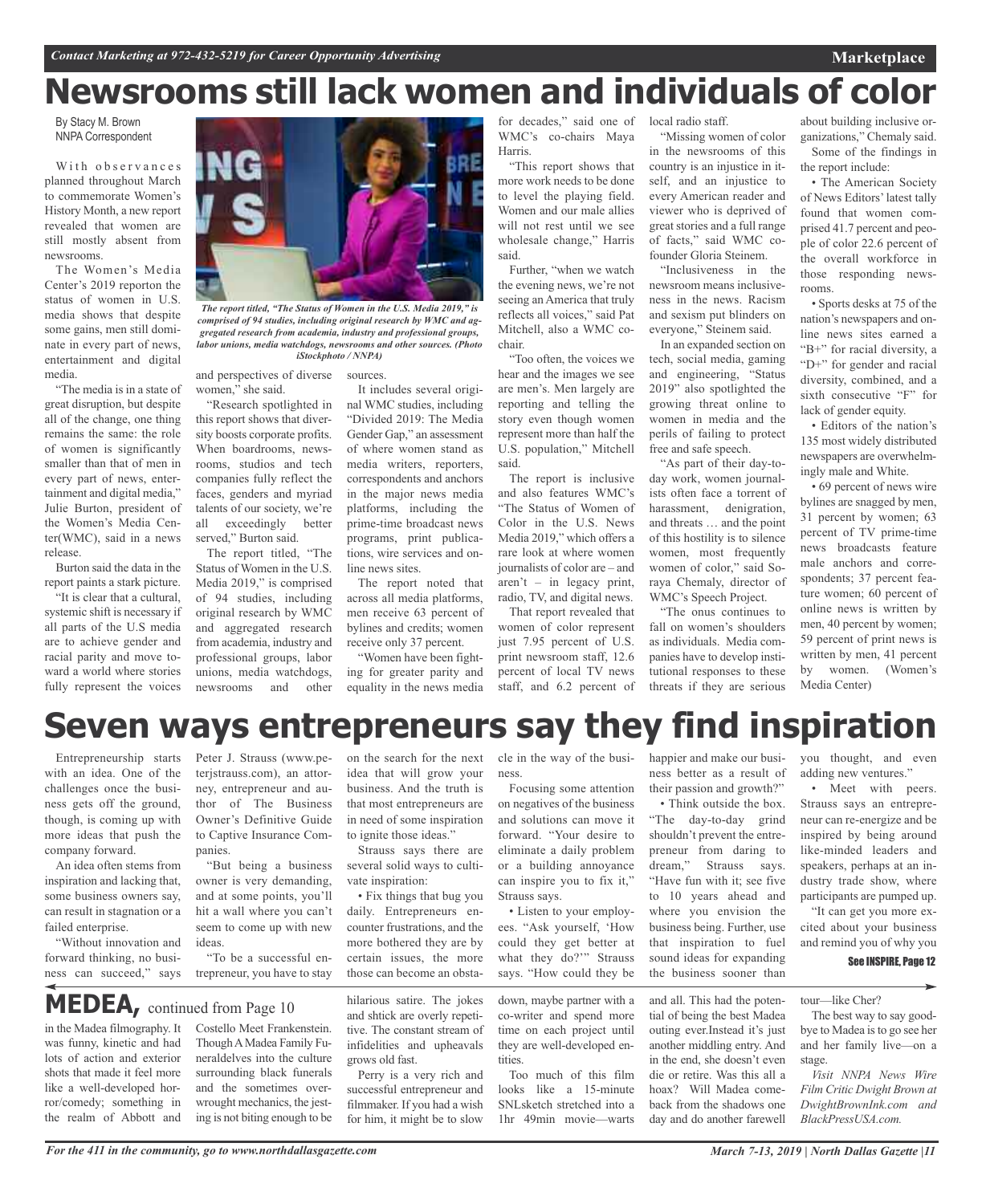### **Restaurants celebrate International Women's Day with discount for ladies**

"Who run the world? Girls!"

Which is why This & That Hospitality is celebrating International Women's Day at all four of its concepts – Ferris Wheelers, High Fives, Tiny Victories, and The Whippersnapper.

Women continue to only earn 80 cents to the dollar

compared to men, so on Friday, March 8, all of This & That Hospitality's concepts will be paying for the 20 cent disparity by offering women 20% off their tab for International Women's Day.

Located at 1950 Market Center Blvd. in the Design District, Ferris Wheelers is where locals and visitors

alike can grab some unforgettable BBQ while enjoying Texas-inspired cocktails, craft brews and live music performed by local and national artists outside on the 7,000-square-foot patio.

For more information, visit ferriswheelers.com. High Fives is located at

launched Candidate Self Service, another homegrown technology that allows store and supply chain candidates to schedule their own interviews. Since its launch, nearly one million candidates have used the technology.

1804 McMillan Ave. in Dallas. The neighborhood bar and restaurant serves fast, fresh, casual food in addition to beer, wine and signature cocktails seven days a week. Its hours of operation are Monday through Friday from 4 p.m. to 2 a.m., and Saturday and Sunday from 11 a.m. to 2 a.m. For more information, visit http://highfivesdallas.com/.

Tiny Victories is a laidback neighborhood cocktail bar located at 604 N. Tyler St. in the heart of North Oak Cliff. It is open Tuesday through Friday from 4 p.m. to 2 a.m., and Saturday and Sunday from 2 p.m. to 2 a.m. For more information,

visit tinyvictoriesoc.com.

The Whip is located at 1804 McMillan Ave. in Dallas and is open Wednesday through Friday from 9 p.m. to 2 a.m. and Saturday from 8 p.m. to 2 a.m. For more information, call 469.567.3358 or visit http://thewhipdallas.com/.

## **Home Depot announces ramp up of hiring for spring season**

The Home Depot is hiring 80,000 associates for its busy spring season with a new hiring technology built by the company's in-house engineers.

tribution centers have seasonal, part-time and full-time positions available, and the new technology helps hiring teams move candidates through the hiring process faster.

Last spring, the company

### **INSPIRE,** continued from Page <sup>11</sup>

Approximately 2,000 U.S. stores and more than 100 dis-

started it," Strauss says. • Read frequently.

Strauss says leaders learn far more when they not only keep up with industry trends through reading but by reading about topics out-

side of their industry. "This can really inspire you," he says, "because when you read outside your niche, you see creativity you're not used to, and it inspires ideas."

• Unplug and take walks. In the often loud and chaotic world, we live in, especially in the business sphere, entrepreneurs need quiet time to clear their minds and then think freely. "We live with distractions," Strauss says. "They get in

"Technology is at the forefront of everything we do at The Home Depot, and that includes taking care of our associates," said Tim Hourigan, executive vice president of human resources. "We continue to invest in technology

the way if we let them – or if we don't get away from them on occasion. Walking in nature is a great way to do it. Quiet time opens a door to inspiration and creativity."

• Tailor an existing idea to your business. "You so we can help candidates control their own journey and welcome new hires into our family faster than ever."

Opportunities are available across the store and distribution centers in a variety of departments, including

don't want to exactly copy people, but it's foolish not to observe and learn from other businesses' ideas," Strauss says.

"Then find innovative ways to apply them to your business."

"Inspiration rarely just

overnight freight, garden, customer service and merchandising. Applicants should visit careers.homedepot.com for the 15-minute application, or text HOMEDEPOT to 52270 for a link to apply to local positions.

shows up out of nowhere, uninvited," Strauss says.

"An entrepreneur needs to make time for it and go look for it, and there are a variety of ways to make that search energizing for you and your business."



ENVIRONMENTAL · ARCHITECTURE · ENGINEERING

Sprint proposes to collocate wireless communications antennas at a top height of 111 feet on a 105-foot transmission tower at the approx. vicinity of 2902 Franklin Street, Mesquite, Dallas County, Texas 75150. Public comments regarding potential effects from this site on historic properties may be submitted within 30 days from the date of this publication to: *Trileaf Corp, Yvelande Raymond, y.raymond@trileaf.com, 1051 Winderley Place, Suite 201, Maitland, FL 32751, 407-660-7840.*

## LET US HEAR FROM YOU!

**Send stories and suggestions to editor@northdallasgazette.com**

*12 | March 7-13, 2019 | North Dallas Gazette*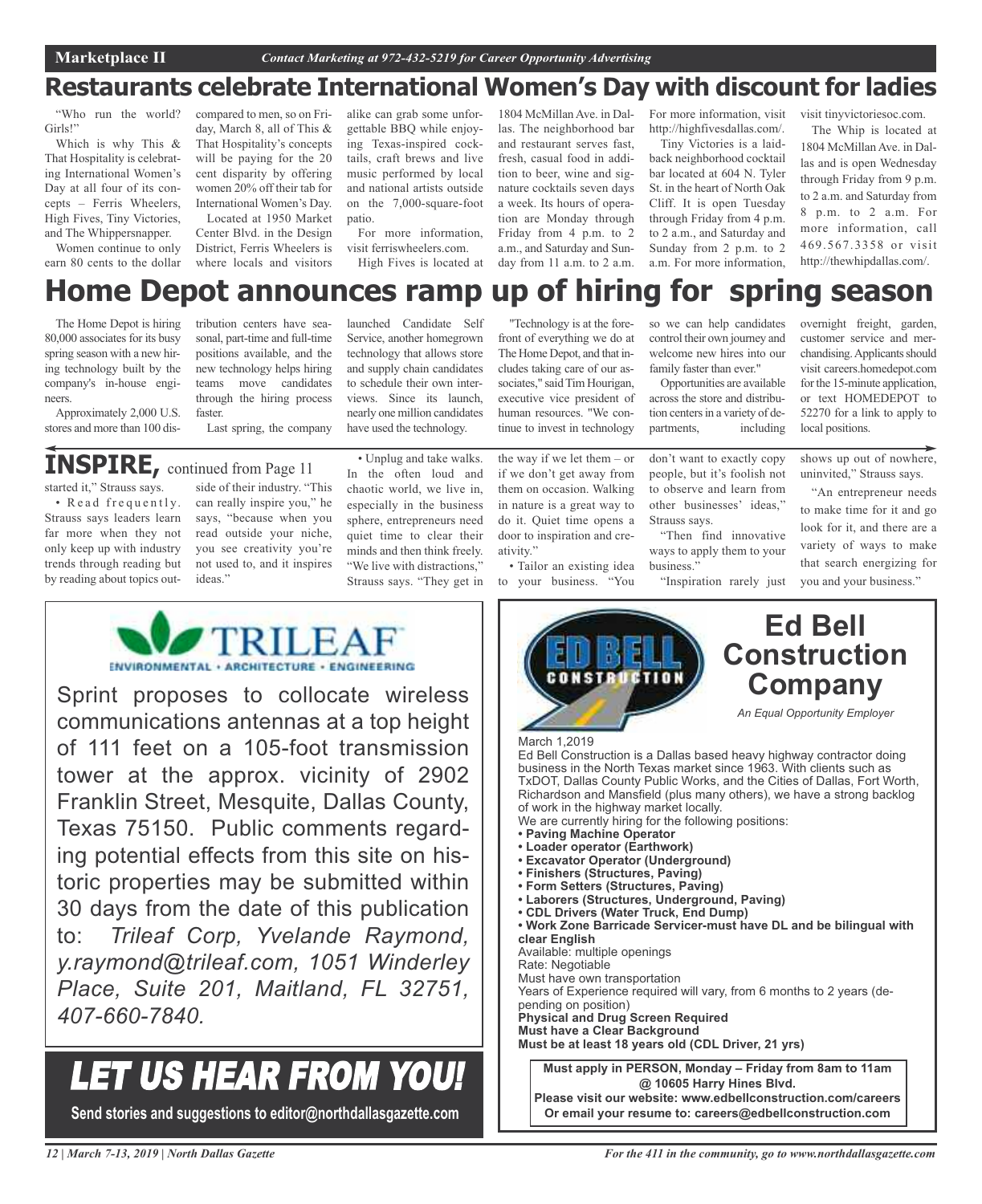**Career Opportunity** *Contact Marketing at 972-432-5219 for Career Opportunity Advertising* **Legal Notices / Career**

## **Upcoming DFW area job fairs**



The Albion Fit - Stylist Hiring Meet + Greet! will be held on March 9, from 12 p.m. to 4 p.m. at Albion Fit, in Plano. Albion Fit is growing and we're thrilled to add more smart, motivated, kind and talented people to our team. Do you love a challenge? Are you willing to work hard to build something you're proud of with people you love? Are you passionate about making women feel beautiful and strong? And do you like to share what you love? Do you know and love Albion? You must be 18 years or older and have graduated from high school. No retail experience necessary. For more information visit Eventbrite.com.

#### **March 11 Now Hiring- Sales /Customer Service /Retail/Internet sales /Job Fair**

The Now Hiring- Sales /Customer Service /Retail/Internet sales /Job Fair will be held from March 11 and March 12, from 10 a.m. to 4 p.m. at Vandergriff Honda, in Arlington. They are searching for sales consultants and product specialist who are eager to learn and grow at a high volume dealer in the heart of Arlington. No experience necessary, training program provided. Exiting Military and recent college graduates are welcomed to apply. When you arrive please ask for Zac, at New Car Reception.

#### **March 14 Stein Mart Hiring Event**

The Stein Mart Hiring Event will be held from March 14 to March 16, from 10 a.m. to 6 p.m. at various locations across DFW. They will be interviewing for Merchandise Managers, Store Leads, Visual and full-time & parttime positions. Bring your resume to share with the managers as they will be conducting onsite inter-



views during this time frame. Please also bring any friends who are interested in an opportunity with Stein Mart. Stein Mart is a national off-price retailer offering designer and namebrand fashion apparel, home décor, accessories, and shoes at everyday discount prices. Stein Mart provides real value that customers love in over 280 stores across the United States and online. Apply today and join the team!

#### **March 14 Starbucks Hiring Event**

The Starbucks Hiring Event will be held on March 14 from 11 a.m. to 7 p.m. at various locations. Macy's will be conducting on-the-spot interviews and

extending job offers. The associates are an integral part of bringing the magic of Macy's to life, and they perform a number of functions that are critical to offering our customers the best experience when they

shop in our store. Seasonal associates perform the same tasks and functions as a regular associate in the same role but for a temporary period of time, typically through December 26th, al-

work a few weeks later. Associates may be scheduled to arrive prior to store opening or to remain after store closing. Retail schedules may include early mornings, evenings, weekends, holidays, and busy events

such as the day after Thanksgiving and the day after Christmas. The number of scheduled hours may vary each week based on need or position type. To apply for positions visit glassdoor.com.



We Accept Subcontracting Bids For All Public Works Projects in the Dallas Area. We Are Accepting Applications for Concrete Mixer Drivers and Heavy Equipment Mechanics

**Equal Opportunity Employer** 

though some positions may **Paid Internship opportunity for writers, college students in the Dallas Area**

The *North Dallas Gazette* has an internship

position available. The goal is to provide students and aspiring writers an opportunity to gain published clips, experience and professional feedback. The position is for up

to 20 hours a week at \$8.00 per hour. Applicants must have reliable transportation.

**Send resume and writing samples to: businessoffice@northdallasgazette.com**

### NDG seeks Intern Video Producer

The North Dallas Gazette is a community-driven newspaper with a digital presence socking a new Video/Audio Producer Intam for our new video plat-<br>form and to assist with the growth of our media comproy through quality video production.

The Producer will be responsible for rocording, editing and preparing final draft of our video content in our in-house stadio. The producer will record and broad-cast via Facebook witchly shows. Afterwards using Final Pro Cor and other related tools, the footage will he finalized and uploaded to our YouTube channel

The right cardidate will have the following skills:

· Experience using video and antio production and post production techniques and software for live streaming and final YouTube videos.

- Experience mang digital content settware
- Basic graphic design experience
- Create circlent hased upon agreed criteria · Understand how to use various social media plat-
- tions for live video cycets
- · Good time and project management skills<br>· Attention to detail as it relates to spelling and
- · Provide regular status updates to stakeholders and miniarument

The work will be completed at our studio located at Regal Row & Stemmons with a schedule of up to 15 hours a week. Pay rate is \$12-15. ner hoor.

Resumes must be sent to ngarcia@northdallasgazette.com to be considered.



*For the 411 in the community, go to www.northdallasgazette.com*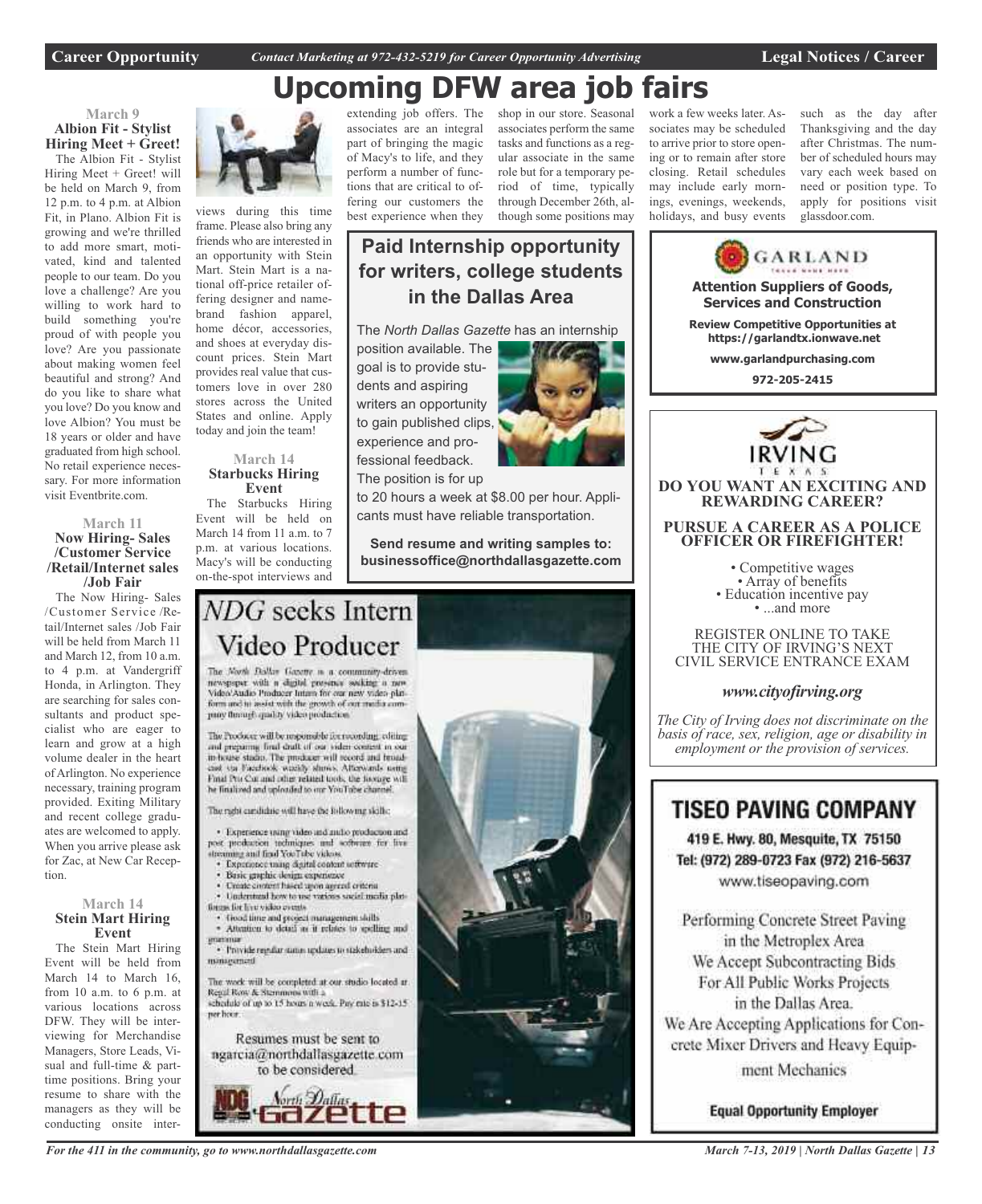#### **Church Happenings** *RG Apparel is the proud sponser of this page (www.RGApparel.com)*

#### **BETHEL BIBLE FELLOWSHIP, CARROLLTON (A NEW PLACE TO BELONG)**

*NOTICE: New Year, New You, Pastor Woodson serves the community by providing "Professional Therapy and Counseling Services" on a "Sliding Fee" scale. To schedule an appointment call the Pastoral Counseling Center at 972-526-4525 or email the church at www. b e t h e l b i b l e f e lloswhip.org*

#### **March 10, 9:45 am**

Please join us in our quiet time, "Prayer and Meditation" followed by Morning Worship. You will be blessed and inspired as we celebrate service to God, our community and all mankind.

#### **March 13, 7 pm**

Join us for Wednesday's Prayer and Bible Study Class with Senior Pastor Woodson. Pastor Larry Gardner and others as we continue to study the book "Boundaries" when to say yes or how to say no by Dr. Henry Cloud and Dr. John Townsend with supporting chapters and verses. Spiritual maturity is God's desire for you; it's Time to Grow in the Word of God.

Dr. Terrance Woodson, Senior Pastor 1944 E. Hebron Parkway Carrollton, TX 75007 972-492-4300 www.bethelbiblefellowship.org  $\mathcal{L}_\text{max}$  , where  $\mathcal{L}_\text{max}$  and  $\mathcal{L}_\text{max}$ 

#### **FELLOWSHIP CHRISTIAN CENTER CHURCH IN ALLEN "THE SHIP"**

#### **March 10, 9:45 a.m.**

You are invited to join us in our Sunday Morning Services as we praise and worship God in the Joycie Turner Fellowship Hall, followed by our Worship Services; and bring someone with you, you will be blessed. It's for God's glory and honor.

#### **March 13** Join us in our Wednesday's 12 Noon-Day Live, Prayer and Bible Study class and/or our Wednesday Night Live, Prayer and Bible Study at 7 p.m. to learn more about God's Word. Be encouraged by God's plan for your maturity and His glory; and most of all; be prepared to grow.

Dr. W. L. Stafford, Sr., Ed. D. Senior Pastor 2450 K Avenue #300 Plano, TX 75074 972-379-3287 www.theship3c.org  $\mathcal{L}_\text{max}$  , where  $\mathcal{L}_\text{max}$  and  $\mathcal{L}_\text{max}$ 

#### **INSPIRING BODY OF CHRIST CHURCH, Let's Go Fishing! MATTHEW 4:19**

#### **March 8, 8 p.m.** All men are invited to Men's Ministry meeting each Friday night at 8 pm, (IBOC promotes proactive male leadership.)

**March 10, 10 a.m.** Please join us for our Morning Service; and don't forget to invite family and friends to join us as we celebrate our Christ.

**March 11, 7 p.m.** You are invited to Monday School to see what God has to say to us in His Holy Word.

Pastor Rickie Rush 7701 S Westmoreland Road Dallas, TX 75237 972-372-4262 www.Ibocchurch.org

#### **MT. OLIVE CHURCH OF PLANO (MOCOP) (Uniting the Body of Christ for World Impact)**

 $\overline{\phantom{a}}$  ,  $\overline{\phantom{a}}$  ,  $\overline{\phantom{a}}$  ,  $\overline{\phantom{a}}$  ,  $\overline{\phantom{a}}$  ,  $\overline{\phantom{a}}$  ,  $\overline{\phantom{a}}$  ,  $\overline{\phantom{a}}$  ,  $\overline{\phantom{a}}$  ,  $\overline{\phantom{a}}$  ,  $\overline{\phantom{a}}$  ,  $\overline{\phantom{a}}$  ,  $\overline{\phantom{a}}$  ,  $\overline{\phantom{a}}$  ,  $\overline{\phantom{a}}$  ,  $\overline{\phantom{a}}$ 

**March 10, 10 a.m.** Join us for Morning Worship Service as we praise and worship God for His Honor

Lord and Savior, Jesus and His glory. Don't forget to comeback at 7 p.m. for our Brazilian Church.

#### **March 13, 7 pm**

You're invited to our New Year Wednesday's Bible Study class; you will learn what God has to say to us. Come to be encouraged by God's plan for your spiritual growth and His glory.

Dr. Sam Fenceroy, PhD Senior Pastor and Pastor Gloria Fenceroy 300 Chisholm Place Plano, TX 75075 972-633-5511 www.mocop.org

> **SHILOH MBC IN PLANO (WHERE COMMUNITY**

 $\overline{\phantom{a}}$  ,  $\overline{\phantom{a}}$  ,  $\overline{\phantom{a}}$  ,  $\overline{\phantom{a}}$  ,  $\overline{\phantom{a}}$  ,  $\overline{\phantom{a}}$  ,  $\overline{\phantom{a}}$  ,  $\overline{\phantom{a}}$  ,  $\overline{\phantom{a}}$  ,  $\overline{\phantom{a}}$  ,  $\overline{\phantom{a}}$  ,  $\overline{\phantom{a}}$  ,  $\overline{\phantom{a}}$  ,  $\overline{\phantom{a}}$  ,  $\overline{\phantom{a}}$  ,  $\overline{\phantom{a}}$ 



### **Cemetary Space Broker will make you offer on your cemetery plot**



• Inherited plot and can't sell it? • Bought plot years ago and your plans have changed? • Singles space or Side by Side spaces is okay. We will make you a "cash offer" on your cemetery plot today! If you get voice mail-leave message phone number and information on cemetery space. We will get back to you

### **Call Us Today!!!!!!!! 972.432.5219**

**BECOMES FAMILY)**

### **March 2019**

You are invited and welcomed to join us during the month of March for our church-wide study and devotional series - JESUS: There's something about That Name!

During this month as we prepare for the season of Lent, we will focus on the person and character of Jesus. Throughout this devotional time, our members will prepare their hearts so that when we share in the celebration of Palm Sunday, sit in reflection on Good Friday, and wake up with excitement and expectancy on Easter Sunday morning. Then, we can join with the faithful who sing from the bottom of their hearts, "Hallelujah to the King of kings and Lord of lords- He Lives!"

#### **March 10, 8 and 11 am**

You are invited to our Worship Services as we honor God for His goodness and faithfulness.

#### **March 13, 7 pm**

You're invited to our Wednesday's Bible Study class; you will learn what God has to say to us. Come to be encouraged by God's plan for yourspiritual growth and His glory.

Dr. Isaiah Joshua, Jr. Senior Pastor 920 E. 14th Street Plano, TX 75074 972-423-6695 www.smbcplano.org

NDG now has a "Special Advertising Package" for churches and non-profit organizations that need to let the community know about your Special Event.

### Opportunity You Can Measure...

#### **Church Events**

- Church Anniversary
- Pastor's Anniversary
- Women's Day
- Men's Day

#### **Non-Profit Org. Events**

- Fundraisers
- (Concerts)
- Special Events
- (Personal or Community)

### Special Rate \$199

(Black & White, per insertion) Ad size - 4.905"x 6"(Quarter Page, B&W) (NOTE: Color Ad \$75 extra per inserion) Production disclaimer - NDG ad meake-ready is not included in promotion.

Layout/production of "copy ready"ad will be a nominal extra cost. E-mail ad copy to:

> Marketing@NorthDallasGazette.com or call our Marketing Department today!



*14 | March 7-13, 2019 | North Dallas Gazette*

*For the 411 in the community, go to www.northdallasgazette.com*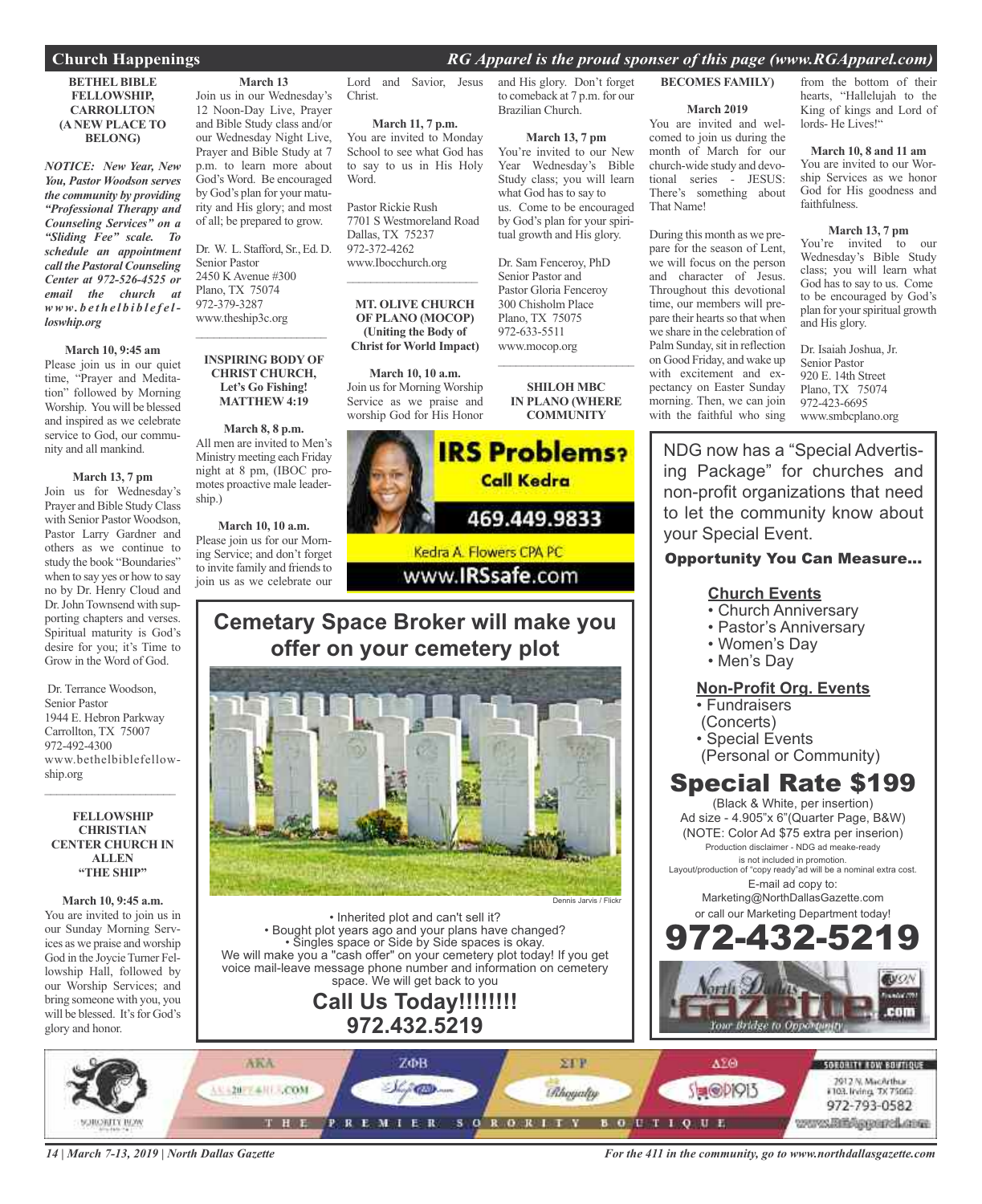**Women History Month 2019**



*Send email to: businessoffice@ northdallasgazette.com to sign up for Sister Tarpley's weekly electronic newsletter.*

The 2019 Women's History Month theme is "Visionary Women: Champions of Peace & Nonviolence." The theme honors "women who have led efforts to end war, violence, and injustice and pioneered the use of nonviolence to change society." My emphases will be on Black women only.

Annie Easley (1933-2011) was a computer scientist, mathematician and rocket scientist. She worked on Centaur technology at NASA -- a high-energy rocket technology that uses liquid hydrogen and liquid oxygen to boost rockets into space.

**Cathay Williams**, because of an error in correctly understanding her name, became William Cathay (a male soldier.) According to an Army doctor; William Cathay enlisted in the United States Regular Army as a

Buffalo Soldier in 1866. The Army surgeon examined Cathay Williams, the recruit, but failed to realize that William Cathay was a female and not a male; the surgeon determined the recruit fit for duty and assigned William Cathay to the 38th U.S. Infantry; it was established in August 1866.

Cathay Williams carved a small, but symbolically important place in the history of American women, in the history of Black women and in the history of the United States Army.

To date, she is the only documented woman who served in the U.S. Army prior to the official introduction of women.

**Nannie Helen Burroughs** was one of the best known and well-respected women of the early twentieth century. She was called 'The Black Goddess of Liberty'. She was an educator, institution and organizationbuilder and a major figure in the Black church and secular feminist movement.

Burroughs became a much sought after participant, particularly by the Republican Party. When Herbert Hoover was elected

President in 1928, he chose tion and was emulated in Probe, a device that pain-Burroughs to head a factfinding commission on housing. In 1909, she founded the National Training School for Women and Girls, which was renamed the Nannie Helen Burroughs School in 1964.

**Annie Onieta Plummer** was dubbed "The Dictionary Lady". In 1992, she noticed that many school children in Savannah, Georgia were not carrying any books.

other areas and mushroomed.

Always aware of the value of education, she went back to school at the age of 42. In each dictionary she handed out, she inscribed the motto of the United Negro College Fund, "A mind is a terrible thing to waste," supplemented by her personal message, and "I challenge you not to waste yours."

Black women scientists,



*Mr. John and Mrs. Lanetta Ross, Mr. Ross is an integral part of Mrs. Ross help with Black Women History for Women's History Month*





lessly removes cataracts.

In addition to her research, she developed programs to attract and aid minority students in medical and graduate school.

**Mae Jemison** is a retired medical doctor and American astronaut. In 1992, she became the first Black woman in space.



### **BROOKS,** continued from Page <sup>2</sup>

she said.

The makings of the book began as Dr. Brooks took night courses at Howard University.

She said her plans were to write about a modern day media company owner and decided that most of those stories were already being told. So, she began looking at historical figures where she focused on three individuals in particular:

Mildred Brown of the Omaha Star, Charlotta Bass of the California Eagle and Bluford.

"I decided it wasimportant to talk about Bluford," Dr. Bass said. "I took a selection of her writings that appeared in the Kansas City Call over a 15-year period and I examined those articles so I could analyze how she articulated a Black feminist viewpoint in her commentary, looking at it from the perspective of women's rights and civil rights."

Dr. Brooks ultimately discovered that Bluford used her social authority in the formidable power base of the media she owned to shape and mobilize a broader movement in the struggle for women's and civil rights.

"She masked her black feminism with a unique angle of vision as it relates to oppression, race, gender and class," Dr.Brookssaid. "Bluford used her voice to break down the barriers of inequity and injustice against both women and Blacks, especially in news coverage that the mainstream news ignored."

*For more information about Bluford, visit www.lucileblufordbook.com.*

*For the 411 in the community, go to www.northdallasgazette.com*

*March 7-13, 2019 | North Dallas Gazette | 15*